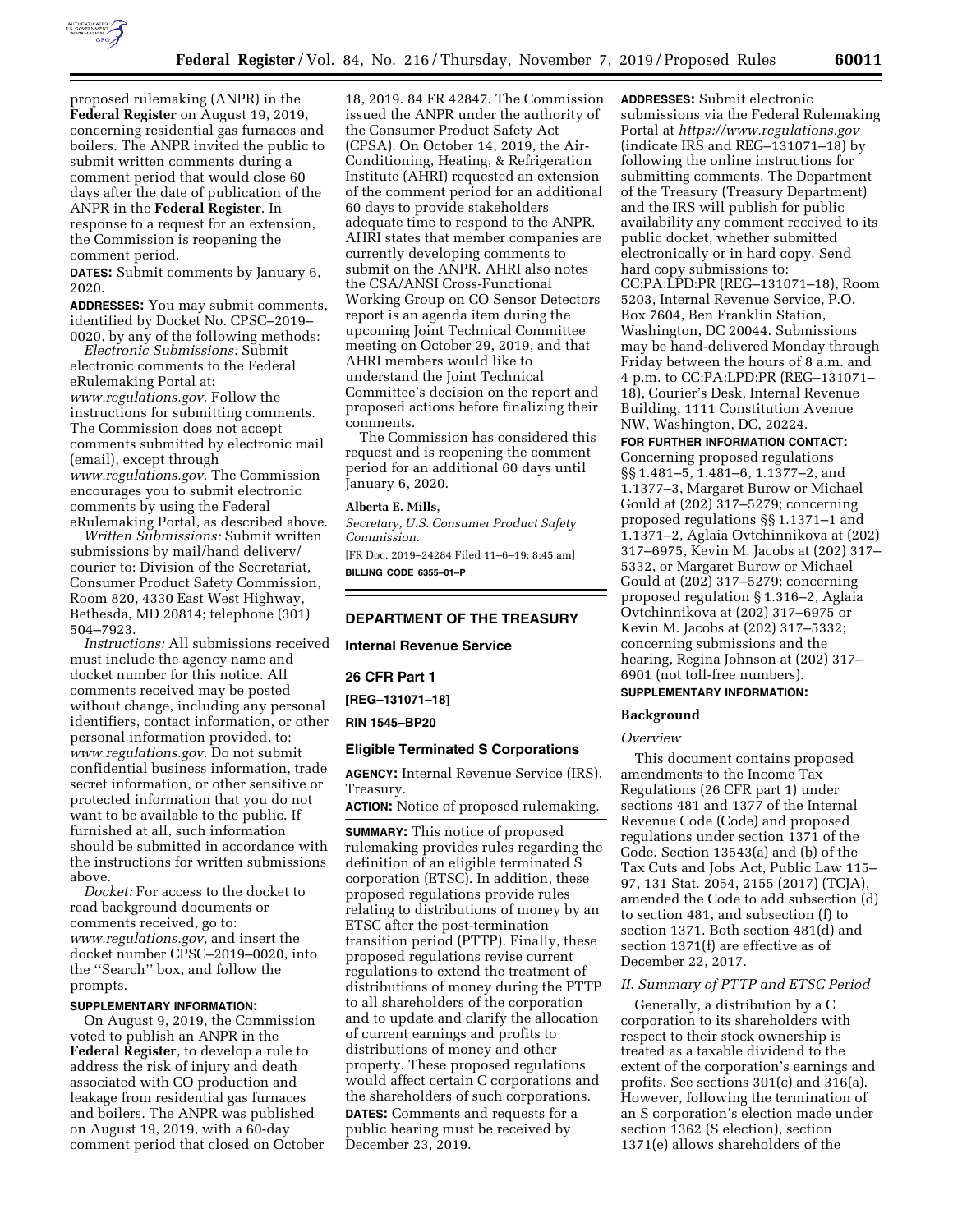resulting C corporation to benefit from the corporation's former status as an S corporation with respect to distributions of money during the corporation's PTTP, which is generally the one-year period after the S election terminates. Specifically, during the PTTP, a distribution of money by the C corporation is characterized as a distribution from the corporation's accumulated adjustments account (AAA), as defined in § 1.1368–2(a)(1). The receipt of such a distribution is taxfree to the extent of the recipient's basis in its stock with respect to which it received the distribution, and is taxed as gain from the sale of property to the extent the distribution exceeds the recipient's basis in that stock. If the corporation exhausts its AAA during the PTTP, then subsequent distributions are subject to treatment under section 301. Without section 1371(e), shareholders of the former S corporation would be precluded from receiving distributions allocable to AAA.

Section 1371(f) extends the period during which the shareholders of a C corporation can benefit from AAA generated during such corporation's former status as an S corporation (ETSC period) by allowing a C corporation's distribution of money to which section 301 would otherwise apply (qualified distribution) to be sourced, in whole or in part, from AAA. Specifically, section 1371(f) provides that (i) the distributing ETSC's AAA is allocated to a qualified distribution, and (ii) the qualified distribution is chargeable to accumulated earnings and profits (AE&P), in the same ratio as the amount of such AAA bears to the amount of such AE&P (clauses (i) and (ii), collectively, ETSC proration). In enacting section 1371(f), Congress determined that ''it is important to provide rules to ease the transition from S corporation to C corporation for the affected taxpayers'' because, based on TCJA revisions to the Code, ''taxpayers that previously elected to be taxed as S corporations may prefer instead to be taxed as C corporations.'' H. Rept. 115– 409, at 245 115th Cong. 1st Sess., (Nov. 14, 2017) (House Report).

# **Explanation of Provisions**

# *I. Requirements To Qualify for Section 1371(f) Treatment*

If a C corporation satisfies the ETSC qualification requirements, section 1371(f) provides special treatment for qualified distributions made by an ETSC during the ETSC period, which begins with the expiration of the PTTP and ends when the corporation exhausts its AAA.

# A. ETSC Qualification Requirements

# 1. In General

In order for section 1371(f) to apply, the distributing corporation must be an ETSC. In conjunction with the enactment of section 1371(f), Congress enacted section 481(d), which includes the definition of an ETSC. Specifically, a C corporation qualifies as an ETSC if the following three requirements are satisfied. First, the corporation was an S corporation on December 21, 2017. Second, during the two-year period beginning on December 22, 2017, the S corporation revoked its S election (revocation requirement). Third, the owners of the stock of the corporation are the same owners (and in identical proportions) on December 22, 2017, and the date that the corporation made a revocation of its S election (shareholder identity requirement).

#### 2. Revocation Requirement

In contrast to the PTTP, which applies regardless of how an S corporation's election terminates, section 1371(f) applies only if the S election is revoked (section  $1362(d)(1)$ ), which, under section  $1362(d)(1)(B)$ , requires the consent of shareholders holding more than 50 percent of the corporation's shares in the aggregate. Section 1362(d)(1) and its underlying regulations provide the sole means for an S corporation to revoke its S election. Pursuant to § 1.1362–6(a)(3), a valid revocation requires an S corporation to submit a written statement that the corporation revokes its S election. That revocation statement must set forth the number of shares of stock (including non-voting stock) issued and outstanding at the time of the revocation and must be accompanied by a separate written statement of shareholder consent. See § 1.1362–6(a)(3)(i), (b).

Generally, a revocation made on or before the 15th day of the third month of a taxable year is effective on the first day of that year, and an election made after that date is effective on the first day of the following taxable year. See section 1362(d)(1)(C) and § 1.1362– 2(a)(2)(i). However, if the revocation specifies a date for revocation that is on or after the day on which the revocation is made, the revocation becomes effective on that specified date. See section 1362(d)(1)(D) and § 1.1362– 2(a)(2)(ii). Therefore, under the proposed regulations, the revocation requirement would be satisfied if the revocation of an S election is validly made during the two-year period beginning on December 22, 2017, even if the effective date for the revocation

occurs after the conclusion of that twoperiod.

#### 3. Shareholder Identity Requirement

For a former S corporation to qualify as an ETSC, the owners of its stock must be the same owners (and in identical proportions) on the following two dates:  $(1)$  December 22, 2017, and  $(2)$  the date on which the S corporation made a revocation of its S election. However, certain events should not affect the shareholder identity requirement because such events would not change in substance the identity of the subject shareholder. Specifically, these proposed regulations identify five categories of stock transfers that do not result in an ownership change for purposes of section  $481(d)(2)(B)$ : (1) Transfers of stock between a shareholder and that shareholder's trust treated as wholly owned by that shareholder under subpart E of subchapter J of chapter 1; (2) transfers of stock between a shareholder and an entity owned by the shareholder that is disregarded as separate from its owner under § 301.7701–2(c)(2)(i) of the Procedure and Administration Regulations; (3) an election by a shareholder trust to be treated as part of a decedent's estate under section 645 or the termination of an election under that section; (4) a change in the status of a shareholder trust from one type of eligible S corporation shareholder trust described in section 1361(c)(2)(A) to another type of eligible S corporation shareholder trust; and (5) a transaction that includes more than one of the events described in (1) through (4).

While specifying transaction categories provides certainty to taxpayers, the Treasury Department and the IRS request comments regarding whether a principle-based rule would be more effective, as well as suggestions as to the rule's proposed operative language.

# B. Requirement for Corporation to Have AAA

Section 1371(f) provides that AAA is allocated to a qualified distribution based on the ratio of AAA to AE&P. Thus, if an ETSC has no AAA, section 1371(f) has no application. In addition, as evidenced by the fact that Congress enacted section 1371(f) to ease the transition from S corporation status to C corporation status, the ETSC period is intended to be transitory in nature. Consequently, the Treasury Department and the IRS have determined that such a transition would naturally conclude once the C corporation's AAA balance reaches zero. In other words, an ETSC has an ETSC period only if the ETSC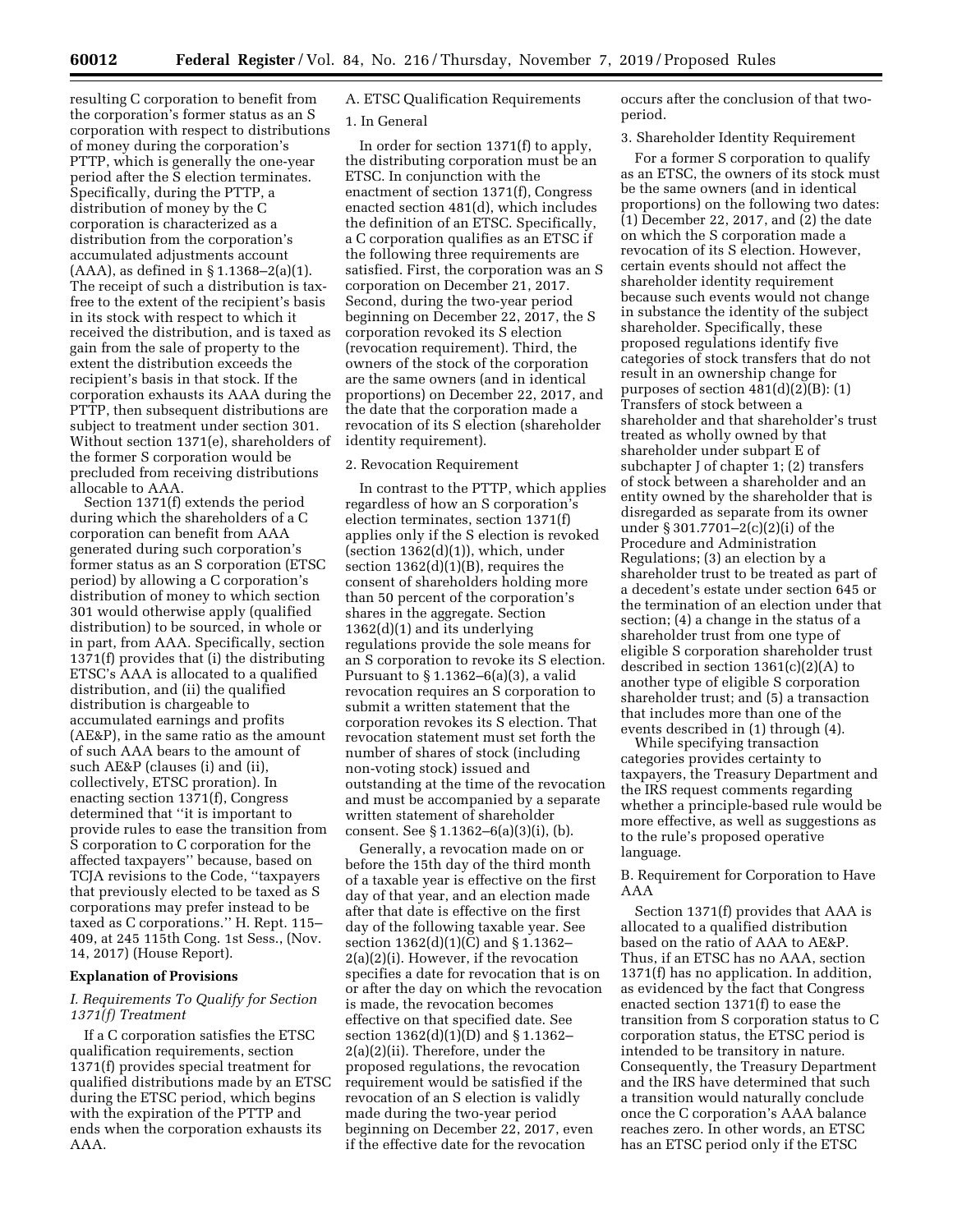has a AAA balance greater than zero at the end of its PTTP, and the ETSC period ends immediately after the qualified distribution that causes the C corporation's AAA balance to reach zero.

# C. Conclusion of PTTP; Multiple PTTPs

Section 1377(b)(1) provides that a PTTP occurs in the following three circumstances. First, a PTTP may occur during the period starting on the day after the last day of the corporation's last taxable year as an S corporation and ending on the later of (i) the day that is one year later or (ii) the due date for filing the return for such last year as an S corporation (including extensions). Second, a PTTP may occur during the 120-day period beginning on the date of any determination pursuant to an audit of a taxpayer that follows the termination of the corporation's election and adjusts a subchapter S item that arose during the S period (intervening audit PTTP). Third, a PTTP may occur during the 120-day period beginning on the date of a determination that the corporation's election under section 1362(a) had terminated for a previous taxable year.

Section 1371(f) applies to certain distributions ''after the post-termination transition period.'' The Treasury Department and the IRS received a comment regarding intervening audit PTTPs and, accordingly, considered whether the ETSC period continues following an intervening audit PTTP that occurs during the ETSC period. Based on the overall purpose of these proposed regulations to ease the transition from S corporation status to C corporation status, the Treasury Department and the IRS have determined that the ETSC period should resume immediately following the conclusion of an intervening audit PTTP, if the ETSC continues to have a AAA balance greater than zero.

# *II. Mechanics of Section 1371(f)*

A. Shareholders Eligible To Receive Qualified Distributions

By its terms, section 1371(f) does not require the recipients of qualified distributions to have been shareholders of the S corporation at the time of revocation, and no part of the House Report indicates a Congressional intent to impose such a limitation (nonewcomer rule) on such distributions. The Treasury Department and the IRS received a comment requesting guidance to clarify which shareholders are eligible to receive distributions from a corporation's AAA during the ETSC period. A no-newcomer rule would be

inconsistent with Congressional intent to ease the transition of former S corporations to full C corporation status because such a no-newcomer rule would impede an ETSC's ability to exhaust its AAA. A no-newcomer rule also would impose an administrative burden on ETSCs and create complexity by requiring ETSCs to report distributions disparately depending on the recipient. See House Report at 245. Additionally, a rule allowing newcomers would be more consistent with treating the AAA as a corporatelevel account.

In the absence of a no-newcomer rule, shareholders that were shareholders on the date that the corporation's S election revocation was made would continue to receive qualified distributions, whether or not there are new shareholders or changes in the historical S corporation shareholders' proportionate interests on or after such date. Moreover, new shareholders, whether eligible S corporation shareholders or not, that acquire stock of an ETSC on or after the date that the revocation was made may receive qualified distributions, all or a portion of which may be sourced from AAA. Such outcomes would best implement the plain language of section 1371(f) and the policy objective of easing the transition of affected taxpayers from S corporation status to C corporation status. Accordingly, these proposed regulations do not impose a no-newcomer rule with respect to the ETSC period.

# B. Implementation of ETSC Proration

As discussed in Part II of the Background, section 1371(f) provides that (i) the distributing ETSC's AAA is allocated to a qualified distribution, and (ii) such qualified distribution is chargeable to the ETSC's AE&P, based on the ETSC proration. These proposed regulations would implement this provision in a manner designed to facilitate the ETSC's prompt distribution of AAA and full transition to C corporation status, and thereby ''ease the transition from S corporation to C corporation for the affected taxpayers.'' House Report at 245. Grounded in that policy, these proposed regulations (i) specify the time at which amounts of AAA and AE&P are determined for purposes of the ETSC proration, (ii) clarify the AAA and AE&P ratios used to implement the ETSC proration, and (iii) describe in detail the method of characterizing qualified distributions.

1. When To Determine the Amounts of AAA and AE&P for Purposes of ETSC Proration

The Treasury Department and the IRS considered when to measure the AAA and AE&P for purposes of the ETSC proration. The Treasury Department and the IRS considered a ''Snapshot Approach,'' under which the amounts of AAA and AE&P would be determined on a specified date (historical AAA and historical AE&P, respectively), resulting in the same ETSC proration being applied to all qualified distributions. The Treasury Department and the IRS also considered a ''Dynamic Approach,'' under which the amounts of AAA and AE&P would be recalculated before each qualified distribution.

These proposed regulations adopt the Snapshot Approach, with a special additional rule to facilitate distributions of AAA when the ETSC's historical AE&P has been exhausted and the ETSC still has AAA. See Part II.C.1 of this Explanation of Provisions. The Snapshot Approach would provide affected taxpayers with an easier transition to full subchapter C status. Under this approach, ETSCs generally would be required to calculate AAA and AE&P for purposes of the ETSC proration only once, as opposed to numerous times under the Dynamic Approach. Also, the Dynamic Approach could significantly delay shareholder access to the ETSC's AAA. While the amount of an ETSC's AAA could never increase during the ETSC period (other than by reason of a redetermination of AAA), such ETSC's AE&P would increase as the amount of any undistributed current earnings and profits is carried forward to the next taxable year.

For the Snapshot Approach, the Treasury Department and the IRS considered two possible determination dates: (1) The beginning of the day for which the revocation of an election under section 1362(a) is effective pursuant to section  $1362(d)(1)$ , and  $(2)$ immediately after the end of the PTTP. Under these proposed regulations, the determination date would be the beginning of the day on which the revocation of an election under section 1362(a) is effective. Determining the amount of AAA on this date, which can be readily achieved by referencing the ETSC's final Form 1120S, would avoid the complexity of determining the proper amount of historical AAA in the event of an intervening audit PTTP for distributions made after the initial PTTP and before the intervening audit PTTP. In addition, the ETSC and its shareholders would have greater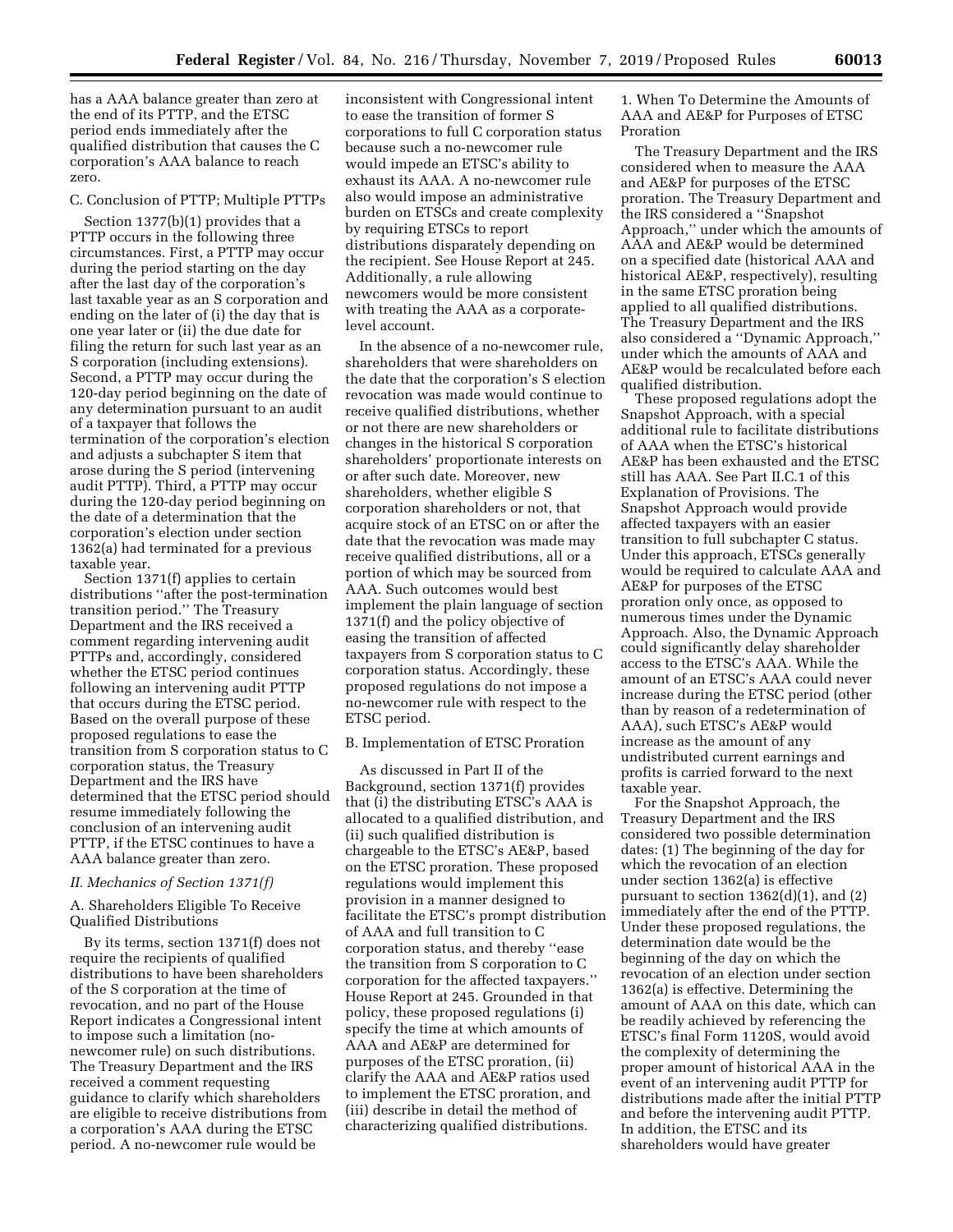certainty during the PTTP as to the tax characterization of distributions to be made during the ETSC period under this approach. Reference to this determination date also would facilitate the receipt of AAA by the ETSC's shareholders as quickly as possible by maximizing the amount of AAA factored into the ETSC proration. Since S corporations with no subchapter C history will have no AE&P as of the beginning of the effective date of the revocation, using this determination date also would minimize the AE&P that is factored into the ETSC proration, as compared to determining AE&P immediately after the end of the PTTP. As a result, the use of this determination date would facilitate the corporation's transition to full subchapter C status.

The Treasury Department and the IRS request comments regarding the proposed regulations' adoption of the Snapshot Approach, in particular with respect to the timing of determining an ETSC's historical AAA and historical AE&P amounts, and whether such amounts should be adjusted by certain transactions, as well as any potential alternative approaches for computing the ETSC proration. For example, the Treasury Department and the IRS acknowledge that not all ETSCs may favor the approach with respect to timing that these proposed regulations adopt. In particular, an ETSC that makes no distributions of AAA and operates at a loss during its PTTP may prefer to determine its AAA and AE&P ratios immediately after the end of the PTTP. Determining the ratios on this later date would result in a lower historical AE&P amount, and therefore the percentage of the qualified distribution that could be characterized as a distribution of AAA would be greater when compared to the approach adopted by these proposed regulations.

# 2. ETSC Proration Based on Ratios Composed of Historical AAA and Historical AE&P

Section 1371(f) provides that AAA is allocated to a qualified distribution, and such distribution is chargeable to AE&P, in the same ratio as the amount of such AAA bears to the amount of such AE&P. Therefore, section 1371(f) requires an allocation of two distinct pools of an ETSC's historical earnings with respect to a qualified distribution (that is, AAA and AE&P). In order to clarify the calculation of AAA and AE&P allocated to qualified distributions, these proposed regulations provide two ratios for purposes of characterizing the portion of a qualified distribution that is sourced from AAA (AAA ratio) and from AE&P (AE&P ratio).

The numerator and denominator of the AAA ratio and the AE&P ratio are comprised of two factors: The ETSC's historical AAA and its historical AE&P. An ETSC's AAA ratio would be the fraction of which the numerator is its historical AAA, and the denominator is the sum of its historical AAA and its historical AE&P. An ETSC's AE&P ratio would be the fraction of which the numerator is its historical AE&P, and the denominator is the sum of its historical AAA and its historical AE&P. Generally, the amount of a qualified distribution sourced from AAA would be determined by multiplying the amount of the qualified distribution by the ETSC's AAA ratio. A parallel computation would be undertaken to determine the amount that is sourced from AE&P. Part II.C of this Explanation of Provisions describes the rules relating to the application of the ETSC proration to qualified distributions in greater detail.

# 3. Coordinating ETSC Proration With Sections 301 and 316

In constructing the mechanics of the ETSC proration, the Treasury Department and the IRS sought to harmonize the rules set forth in section 1371(f) with the general section 301(c) characterization and section 316 allocation rules that govern distributions by a C corporation with respect to its stock. Generally, a distribution by a C corporation with respect to its stock is characterized as a dividend (as defined in section 316), then as a return of stock basis, and finally any remaining amount as gain from the sale or exchange of property. See sections 301(a) and (c). In defining a dividend, section 316 provides that ''every distribution is made out of earnings and profits to the extent thereof, and from the most recently accumulated earnings and profits.'' Section 316(a)(2) (flush language). Section 1.316–2(a) provides that ''[i]n determining the source of a distribution, consideration should be given first[] to the earnings and profits of the taxable year . . . . . " Section 1.316-2(b) further provides that, if distributions during the taxable year consist only of money and exceed the amount of the C corporation's current earnings and profits (CE&P) for the taxable year, CE&P is allocated proportionately to such distributions, while AE&P is allocated on a ''first-come-first-served'' basis.

Section 1371(f), however, provides special rules with respect to qualified distributions that depart from the general section 301(c) characterization and section 316 allocation rules. From the perspective of sections 301 and 316,

1371(f) is thus an exception to those provisions. See section 301(a) (providing an exception for provisions contained in chapter 1 of subtitle A of title 26 of the Code); section 316(a) (providing an exception for provisions contained in subtitle A of title 26 of the Code). Specifically, section 1371(f) provides that, instead of characterizing a qualified distribution as a dividend as defined in section 316, first AAA ''shall be allocated to such [qualified] distribution, and the [qualified] distribution shall be chargeable to [AE&P], in the same ratio as the amount of such [AAA] bears to the amount of such [AE&P].'' The allocation of AAA ahead of CE&P, and the allocation of AE&P to a distribution ahead of CE&P, depart from the general characterization rules of section 301 and the general section 316 allocation rules

The Treasury Department and the IRS are aware that this special AE&P allocation rule could impact the normal allocation of AE&P, as well as CE&P, to non-qualified distributions by an ETSC, if an ETSC makes non-qualified and qualified distributions during the same taxable year. For example, the following could result when an ETSC makes a non-qualified distribution followed by a qualified distribution during its taxable year. First, the non-qualified distribution could be allocated an amount of AE&P less than the amount that otherwise would be required under the general section 316 allocation rules, because section 1371(f) would require that a portion of the ETSC's AE&P be allocated instead to the ''later-in-time'' qualified distribution. Second, because section 1371(f) would cause the ''earlierin-time'' non-qualified distribution to be allocated a reduced amount of AE&P, the non-qualified distribution could be characterized differently than it otherwise would have been characterized absent section 1371(f) (that is, a characterization described in section  $301(c)(2)$  or section  $301(c)(3)$ , rather than section  $301(c)(1)$ .

With regard to the predictable impacts on the treatment and characterization of non-qualified distributions that result from Congress' specific inclusion of AE&P in section 1371(f)'s AAA allocation methodology, the Treasury Department and the IRS have determined that the exceptions set forth in sections 301(a) and 316(a) naturally extend to such consequences as well. Based on the language of these Code sections, as well as Congress' objective to ease affected taxpayers' transition from S corporation status to C corporation status, the proposed regulations provide a special sourcing rule (Section 1371(f) Priority Rule) for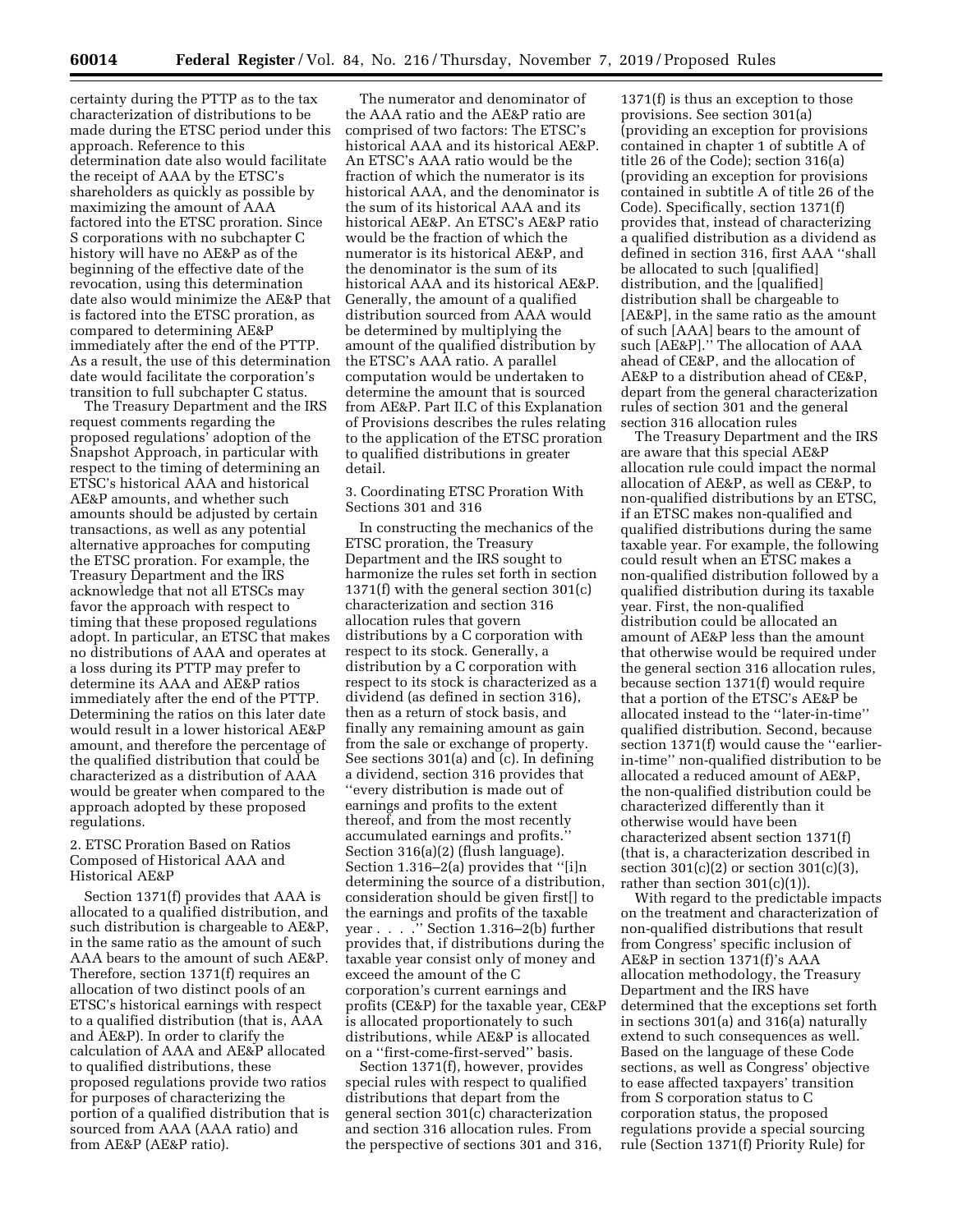qualified distributions, as described in detail in Part II.C of this Explanation of Provisions.

# C. Character and Effect of Distributions During the ETSC Period

The Section 1371(f) Priority Rule essentially provides that, during the ETSC period, the rules of the ETSC proration under section 1371(f) apply before the rules of section 301 and 316. Thus, under the Section 1371(f) Priority rule, the ETSC proration first applies to qualified distributions during the taxable year. Then, the rules of section 301 and 316, as incorporated into the Section 1371(f) Priority Rule, apply to any non-qualified distributions as well as to any qualified distributions or portions thereof that are not fully accounted for by the ETSC proration (*i.e.,* because the corporation's AAA or AE&P are exhausted during the year).

The Treasury Department and the IRS acknowledge that the application of the Section 1371(f) Priority Rule, as set forth in these proposed regulations, departs from the allocation and characterization rules under sections 301 and 316 with which taxpayers and practitioners are familiar. The departure is greatest when an ETSC has both historical AAA and historical AE&P and makes both qualified and non-qualified distributions during the same taxable year. For ETSCs with historical AAA but no historical AE&P, which the Treasury Department and the IRS believe will be the most common situation, the departure is less significant and is the same as the departure that section 1371(e) requires for distributions of AAA during the PTTP. Immediately following the end of the taxable year in which the ETSC period ends, which occurs when the ETSC's AAA balance is reduced to zero, the normal rules of section 301 and section 316 apply as usual to all distributions. These proposed regulations are expected to generally reduce the length of the ETSC period and thus reduce the time during which the departure from the normal rules of sections 301 and 316 occurs.

The following summary provides a reference to taxpayers and practitioners for applying the Section 1371(f) Priority Rule to qualified and non-qualified distributions made during the taxable years of the ETSC period, including the taxable year in which the ETSC period ends.

1. Determination of the AAA Ratio and the AE&P Ratio

The Section 1371(f) Priority Rule applies the ETSC proration to each qualified distribution. To determine the ETSC proration, the AAA ratio and the AE&P ratio must first be calculated. An ETSC's AAA ratio is the fraction of which the numerator is its historical AAA and the denominator is the sum of its historical AAA and historical AE&P. Likewise, an ETSC's AE&P ratio is the fraction of which the numerator is its historical AE&P, and the denominator is the sum of its historical AAA and historical AE&P.

In general, the AAA ratio and the AE&P ratio do not change over the course of the ETSC period. However, if the application of the AE&P ratio to a qualified distribution reduces the ETSC's AE&P to zero, and the ETSC's historical AAA has not been exhausted, then the AAA ratio is one and the AE&P ratio is zero for the remainder of the year and all subsequent taxable years of the ETSC period. Additionally, if the ETSC's AE&P (which includes its historical AE&P) is less than or equal to zero as of the beginning of a taxable year (for example, due to non-qualified distributions or losses incurred during the prior taxable year) and the ETSC's historical AAA has not been exhausted, then the AAA ratio is one and the AE&P ratio is zero for the year and all subsequent taxable years of the ETSC period. These mechanics are responsive to the exhaustion of the ETSC's historical AE&P, and therefore accelerate the distribution of AAA by permitting the entirety of all subsequent qualified distributions to be sourced from the ETSC's AAA.

2. Identification of Qualified and Non-Qualified Distributions During Taxable Year

Application of the Section 1371(f) Priority Rule depends, in part, upon whether a distribution by an ETSC is a qualified or non-qualified distribution. As a result, for each taxable year of an ETSC, each distribution must be characterized as a qualified distribution or a non-qualified distribution before determining the characterization of such distribution under the Section 1371(f) Priority Rule.

3. Characterization and Consequences of Qualified Distributions

For each taxable year of the ETSC period, including the taxable year in which the ETSC period ends, the characterization of each qualified distribution must be determined prior to the characterization of each nonqualified distribution. The portion of a qualified distribution that is sourced from AAA is equal to the lesser of (i) the product of the qualified distribution and the AAA ratio, and (ii) the ETSC's AAA immediately before the qualified

distribution. Such AAA-sourced portion of the qualified distribution reduces both the ETSC's AAA and the shareholder's adjusted stock basis, applying the principles of section  $301(c)(2)$ . If the amount of that AAAsourced portion exceeds the shareholder's stock basis, the excess is treated as gain from the sale or exchange of property, regardless of whether the corporation has CE&P or AE&P available. If the amount sourced from AAA equals the balance of the ETSC's AAA before the qualified distribution, all subsequent distributions by the ETSC are treated in the manner provided in section 301(c). If the amount sourced from AAA is less than that balance, then any remaining AAA is available to be allocated to later qualified distributions during the taxable year. If any AAA remains after all qualified distributions for the taxable year have been accounted for, it is carried forward to the next taxable year of the ETSC.

The portion of a qualified distribution that is charged to AE&P is equal to the lesser of (i) the product of the qualified distribution and the AE&P ratio, and (ii) the ETSC's AE&P immediately before the qualified distribution. The ETSC's AE&P is reduced by the charged amount in accordance with section 312(a)(1). The ETSC's AE&P is reduced by the portion of the qualified distribution chargeable to AE&P prior to the application of the rules of sections 301 and 316, as incorporated into the Section 1371(f) Priority Rule, to any non-qualified distribution, regardless of whether the non-qualified distribution occurred prior to the qualified distribution. The amount of the qualified distribution that is charged to the ETSC's AE&P is included in the gross income of the shareholder as a dividend under section 301(c)(1).

# 4. Application of ETSC Proration to Excess Qualified Distributions

Any portion of a qualified distribution that is not initially accounted for by the ETSC proration is referred to as an ''excess qualified distribution.'' An excess qualified distribution arises when the ETSC no longer has AAA, AE&P, or both after initially applying the ETSC proration. If the initial application of the ETSC proration to a qualified distribution does not fully account for the amount of the distribution and the ETSC continues to have AAA, the Section 1371(f) Priority Rule requires that the ETSC proration be reapplied to the excess qualified distribution as if the excess qualified distribution were a separate qualified distribution using a AAA ratio of one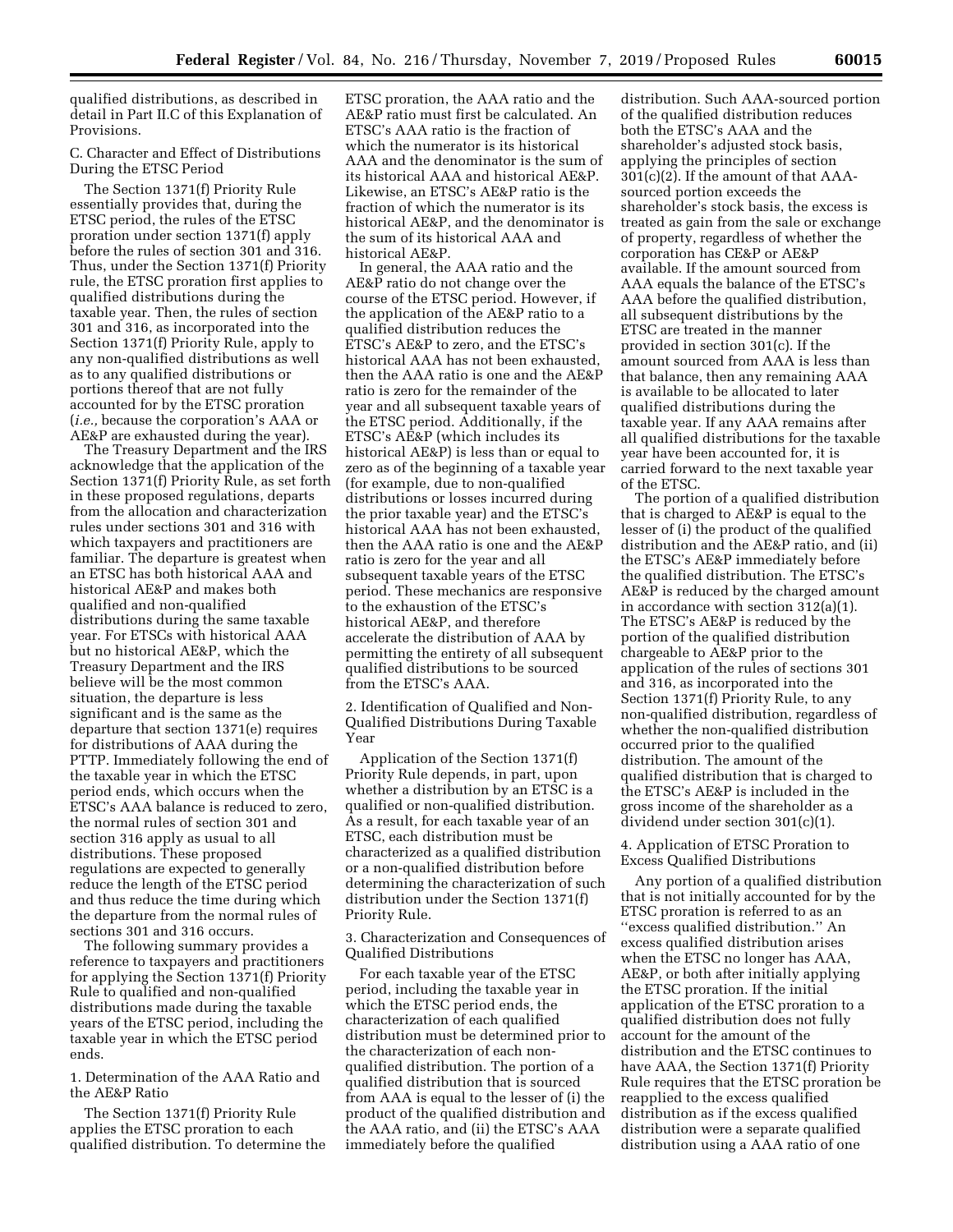and an AE&P ratio of zero. See Part II.C.1 of this Explanation of Provisions.

5. Characterization and Consequences of Non-Qualified Distributions and Excess Qualified Distributions

The Section 1371(f) Priority Rule requires non-qualified distributions and excess qualified distributions (to the extent not characterized as a distribution of AAA) to be treated in the manner described in section 301(c). The Section 1371(f) Priority Rule requires that such treatment take into account the treatment of each non-qualified distribution and each excess qualified distribution made by the ETSC during the same taxable year.

# 6. Requests for Comments

The Treasury Department and the IRS evaluated several other approaches to implementing section 1371(f) and the rules that would be needed to coordinate those approaches with the rules of sections 301 and 316 before settling on the approach adopted in the Section 1371(f) Priority Rule. The Treasury Department and the IRS request comments regarding the advantages and disadvantages of the Section 1371(f) Priority Rule as well as other proposals that would help ease the transition of S corporation status to C corporation status. The Treasury Department and the IRS also request comments regarding the effect of section 381(a) transactions in which an ETSC is either the transferor or the acquiring corporation (including certain triangular acquisitions) as well as the effect of an ETSC electing to file a consolidated return or joining a consolidated group. The Treasury Department and the IRS further request comments on the effect of subchapter C transactions (including section 302(a) redemptions, section 355 transactions, and section 368 reorganizations) and the effect of a deemed distribution (including forgiveness of shareholder debt) on the ETSC's AAA balance.

# *III. Amendment of § 1.316–2 To Clarify Allocation of CE&P to Non-Cash Distributions*

Section 316(a) provides that a dividend is a distribution of property made by a corporation to its shareholders out of its CE&P or AE&P, or both. Pursuant to § 1.316–2(a), in determining the source of a distribution under section 316(a), a corporation must first source the distribution from its CE&P before sourcing such distribution from AE&P. If the corporation's CE&P is sufficient to cover ''all the distributions'' made during the taxable year, then the entirety of each

distribution is taxable as a dividend pursuant to the first sentence of § 1.316– 2(b). If a corporation's distributions during the taxable year consist ''only of money'' and exceed CE&P, each distribution is allocated its ratable share of CE&P pursuant to the second sentence of § 1.316–2(b).

The reference to distributions that ''consist only of money'' has been in the second sentence of § 1.316–2(b) since that regulation was adopted in 1955. Section 1.316–2 was adopted shortly after the enactment of the Internal Revenue Code of 1954 (1954 Code), which contained several provisions relating to distributions of noncash property. A number of these provisions have since changed. In particular, section 311 of the 1954 Code provided that a distributing corporation generally did not recognize any gain or loss on the distribution of noncash property, and section 312 of the 1954 Code provided that the distributing corporation generally reduced its earnings and profits by the adjusted basis of the property distributed. At the same time, section 301(b) of the 1954 Code provided that the amount of a distribution of noncash property to a shareholder depended on the type of shareholder. Individual shareholders were treated as receiving a distribution equal to the fair market value of the property, while corporate shareholders were generally treated as receiving a distribution equal to the lesser of the property's fair market value or the distributing corporation's adjusted basis in the asset distributed. In light of these provisions, the 1955 promulgation of § 1.316–2 illustrated the consequences of the allocation of CE&P in the simplest fact pattern—when the distributions consist only of money.

Under current law, however, a distributing corporation recognizes gain on a section 301 distribution of appreciated noncash property. See section 311. The amount of a distribution of noncash property for purposes of shareholder taxation equals the property's fair market value, irrespective of whether the shareholder is an individual or a corporation. Additionally, section 316(a)(2) makes no distinction between distributions in cash and distributions of other property under section 301. Section 317(a), which section 301 cross-references for purposes of defining property, includes money, securities, and any other property, except a distributing corporation's own stock. Accordingly, the Treasury Department and the IRS do not believe that the language in the second sentence of § 1.316–2(b) should be interpreted as implying that under

current law the application of the pro rata allocation rule for CE&P is limited to distributions made only in money. Cf. GCM 36138 (Jan. 15, 1975) (noting that ''[section] 316(a)(2) makes no qualitative distinction between distributions in cash and other distributions of property under [section] 301,'' and ''[t]hus, there is no basis under [section] 316(a)(2) for limiting the application of the rules under [§ ]1.316–2(b) to distributions made solely in money''). Therefore, in order to clarify that the pro rata allocation of CE&P applies to all section 301 distributions made during the taxable year, whether in cash or in kind, the proposed regulations would remove the words ''consist only of money and'' from the second sentence of paragraph (b).

# *IV. Amendment of § 1.1377–2 To Allow for New Shareholders During the PTTP*

The last sentence of § 1.1377–2(b) limits the special treatment provided under section 1371(e)(1) (that is, the PTTP) solely to those shareholders who were shareholders of the S corporation at the time of termination or revocation of its S election. Because the rules pertaining to the PTTP and to the ETSC period serve the similar objective of easing the transition from S corporation status to C corporation status, the Treasury Department and the IRS have determined that these rules regarding newcomers should be consistent. Therefore, based on the rationale for rejecting a no-newcomer rule for the ETSC period, as set forth in Part II.A of this Explanation of Provisions, the Treasury Department and the IRS have determined that a no-newcomer rule should also not apply to the PTTP. The Treasury Department and the IRS request comments regarding this determination.

# **Proposed Applicability Dates**

The regulations are proposed to apply to taxable years beginning after the date of publication of the Treasury decision adopting these regulations as final regulations in the **Federal Register**. However, the proposed regulations provide corporations with the option to apply the final rules in §§ 1.316–2, 1.481–5, 1.1371–1, 1.1371–2, and 1.1377–2 in their entirety, to the extent applicable, to taxable years that began on or before the date of publication of a Treasury decision adopting these rules as final regulations in the **Federal Register** and with respect to which the period described in section 6511(a) has not expired. If the corporation makes the choice described in the previous sentence, all shareholders of the corporation must report consistently.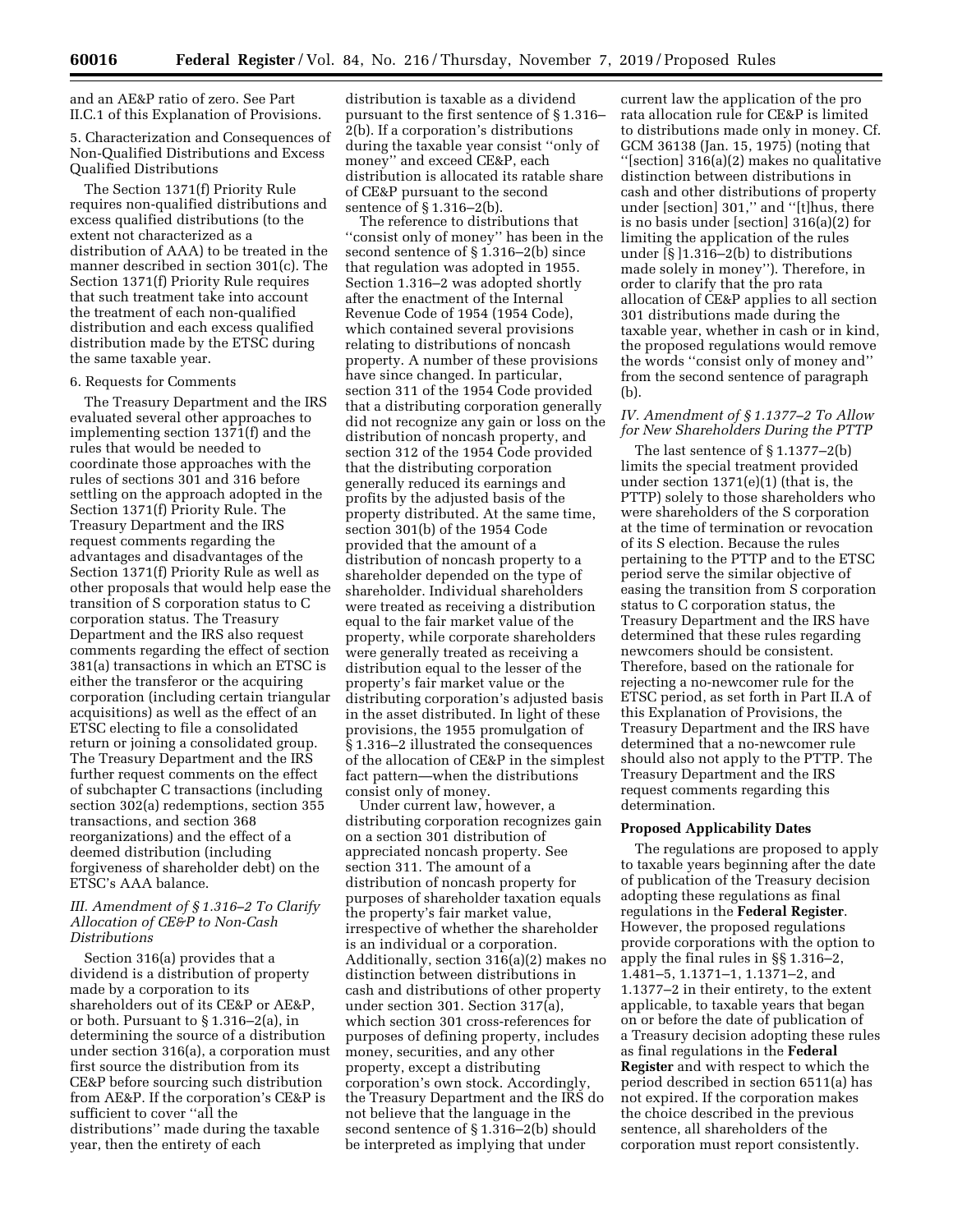# **Special Analyses**

This regulation is not subject to review under section 6(b) of Executive Order 12866 pursuant to the Memorandum of Agreement (April 11, 2018) between the Treasury Department and the Office of Management and Budget regarding review of tax regulations.

# *I. Regulatory Flexibility Act*

Pursuant to the Regulatory Flexibility Act (5 U.S.C. chapter 6), it is hereby certified that these proposed regulations under sections 481(d), 1371(f), and 1377 of the Code will not have a significant economic impact on a substantial number of small entities within the meaning of section 601(6) of the Regulatory Flexibility Act. Notwithstanding this certification, the Treasury Department and the IRS invite comments on the impact that these proposed regulations would have on small entities.

These proposed regulations generally affect corporations, and their shareholders, that convert from being taxed as an S corporation to being taxed as a C corporation. The Treasury Department and the IRS acknowledge that there is a substantial number of small entities that are S corporations that could convert to being taxed as a C corporation. According to the 2013 Corporate Income Tax Returns Complete Report (*[https://www.irs.gov/pub/irs-soi/](https://www.irs.gov/pub/irs-soi/13coccr.pdf) [13coccr.pdf](https://www.irs.gov/pub/irs-soi/13coccr.pdf)*), approximately 83 percent of S corporations had gross receipts under \$1,000,000. However, the proposed regulations under section 1371(f) are limited to corporations that:

(i) Revoke their S elections;

(ii) Make their revocations during a specified two-year period beginning on December 22, 2017;

(iii) Have positive AAA at the conclusion of their PTTP; and

(iv) Have the same shareholders (and in identical proportions) on December 22, 2017, and the date the S election revocation is made (shareholder identity requirement).

Because these proposed regulations apply only to those S corporations that satisfy the criteria above, only a small subset of S corporations will be affected.

The U.S. Department of Treasury, Internal Revenue Service, Data Book 2018 (Data Book) (*[https://www.irs.gov/](https://www.irs.gov/pub/irs-soi/18databk.pdf)  [pub/irs-soi/18databk.pdf](https://www.irs.gov/pub/irs-soi/18databk.pdf)*) reports that the IRS received approximately 5.1 million S corporation income tax returns in 2018. According to the Compliance Data Warehouse (CDW), between January 1, 2018, and December 31, 2018, 4,850 S corporations terminated their S elections. Of the 4,850 terminated S corporations:

(i) 286 corporations had more than \$35 million in gross receipts;

(ii) 81 corporations had between \$25– \$35 million in gross receipts;

(iii) 161 corporations had between \$15–\$25 million in gross receipts; and

(iv) 3,011 corporations had less than \$15 million, but at least \$1 in gross receipts.

In addition, of those 4,850 terminated S corporations:

(i) 694 corporations reported no gross receipts; and

(ii) The remaining 617 did not file a final return after terminating their S election.

A revocation is one of the three methods by which a corporation may terminate its S election under section 1362(d). Proposed §§ 1.481–5, 1371–1, and 1371–2 apply only to those corporations that revoke their S election. The CDW does not identify how many of the 4,850 terminations were revocations. In the unlikely scenario that all 4,850 terminations were revocations, approximately 0.0951 percent of the 5.1 million S corporations in existence in 2018 may be affected by these proposed regulations. Extrapolating from the first-year data (January 1, 2018, to December 31, 2018) to the second half of the two-year period (January 1, 2019, to December 21, 2019) during which these proposed regulations are effective, it is possible another 4,850 former S corporations could be affected by these proposed regulations. Thus, these proposed regulations might only affect a total of 9,700 corporations. Assuming that the IRS again receives 5.1 million S corporation income tax returns for the 2019 tax year, these proposed regulations may affect approximately 0.1902 percent of all S corporations in existence in 2018 and 2019. The exact number may be lower because not all terminations are revocations, and a revocation only satisfies one of several criteria that cause these proposed regulations to be applicable. For these proposed regulations to be applicable, the corporation must also have a positive AAA balance at the conclusion of its PTTP and satisfy the shareholder identity requirement. Therefore, the number of affected corporations is likely to be lower.

The other proposed regulation in this notice of proposed rulemaking, proposed § 1.1377–2(b), generally applies to a corporation that terminates its S election with a positive AAA balance, regardless of when or how the termination occurs (see section 1362(d)). As a result, the change made by proposed regulation § 1.1377–2(b) to allow newcomer shareholders will affect a greater number of terminating S corporations than proposed regulation §§ 1.481–5, 1.1371–1, and 1.1371–2. Nevertheless, the number of corporations that terminate their S election remains minimal. According to the CDW, there were 2,798 S corporation terminations in 2015; 2,960 in 2016; 3,125 in 2017; and 4,850 in 2018. When comparing the number of terminating S corporations to the number of S corporation income tax returns filed each year, only a small fraction of S corporations will be affected.

In addition, based on published information from the Conference Report accompanying the Act, H.R. Rep. No. 115–446, at 688 (2017), and Bureau of Economic Analysis aggregate data, which were adjusted to reflect the tax burden of small businesses, the projected net tax proceeds from sections 481(d), 1371(f), and 1377 are estimated to affect only a small fraction of the total number of S corporations.

The Treasury Department and the IRS have determined that no additional burden will be associated with these proposed regulations. In particular, the collection of information necessary to comply with these proposed regulations is already required to be collected by previously existing statutory and regulatory requirements. Additionally, these proposed regulations apply only if an S corporation revokes its S election between December 22, 2017 and December 21, 2019, fulfills the shareholder identity requirement, and has a positive AAA balance at the conclusion of its PTTP. The proposed removal of § 1.1377–2(b)'s last sentence would reduce a taxpayer's compliance burden by eliminating the need to track shareholders during the PTTP.

For the reasons explained above, the Treasury Department and the IRS have determined that the final regulations will not have a significant economic impact on a substantial number of small entities. Pursuant to section 7805(f), the notice of proposed rulemaking will be submitted to the Chief Counsel for Advocacy of the Small Business Administration for comment on its impact on small business.

#### *II. Paperwork Reduction Act*

These proposed regulations do not require collection of any new or additional information pursuant to the Paperwork Reduction Act (PRA) (44 U.S.C. 3501 *et seq.*).

The Treasury Department and the IRS intend that the information necessary to apply these proposed regulations will be collected with the following forms that have been previously reviewed and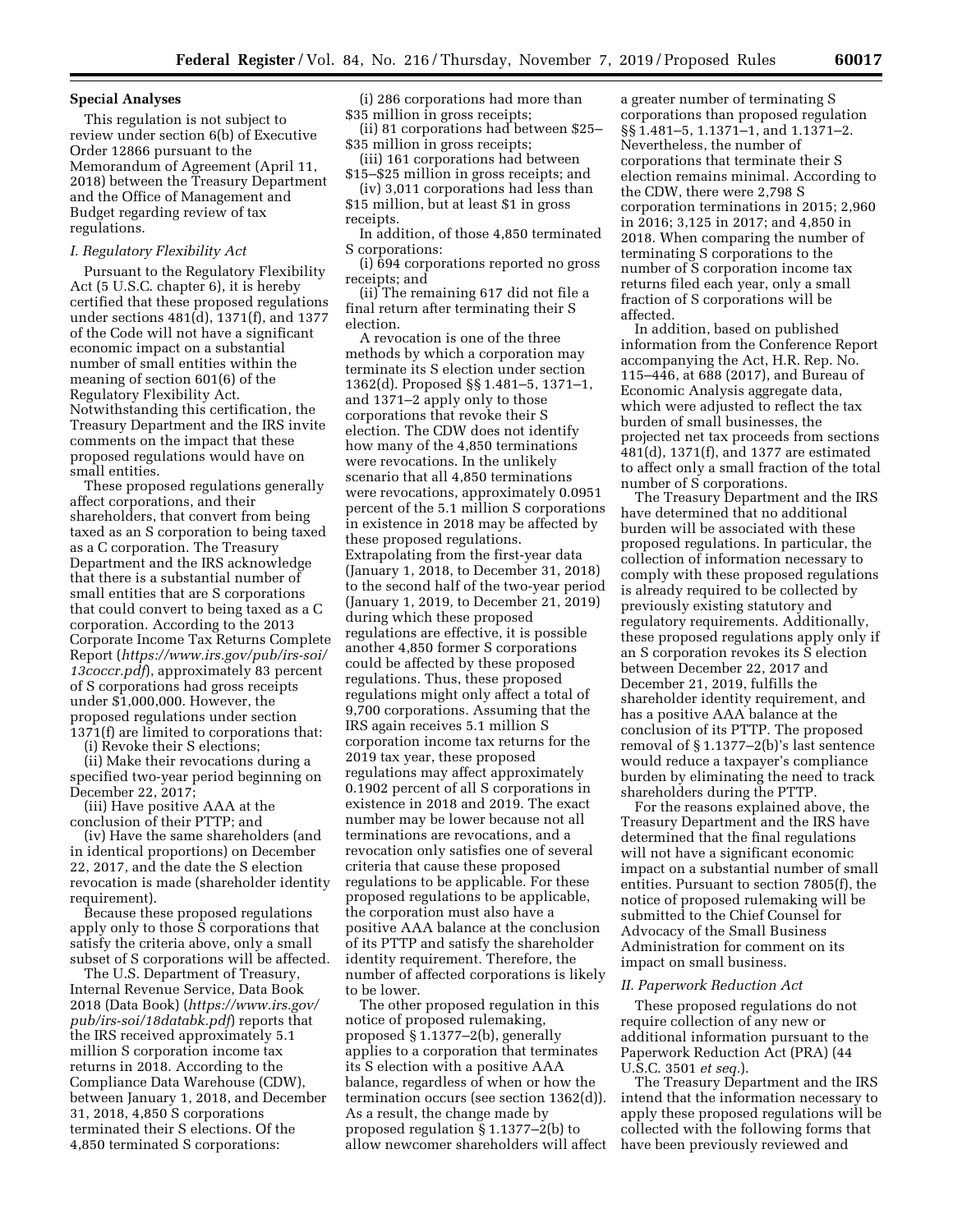approved by the Office of Management and Budget (OMB) under the PRA:

(i) Form 1120–S, U.S. Income Tax Return for an S Corporation (OMB Control Number 1545–0123);

(ii) Schedule K–1 (Form 1120–S), Shareholder's Share of Income, Deductions, Credits, etc. (OMB Control Number 1545–0123);

(iii) Form 1120, U.S. Corporation Income Tax Return (OMB Control Number 1545–0123);

(iv) Form 5452, Corporate Report of Nondividend Distributions (OMB Control Number 1545–0123); and

(v) Form 1099–DIV, Dividends and Distributions (OMB Control Number 1545–0110).

Section 1362(e) requires a corporation that revoked or terminated its S election to file a return for its last taxable year as an S corporation on Form 1120–S. This filing requirement includes an eligible terminated S corporation (ETSC). Section 6037(b) and the regulations thereunder require every S corporation to maintain certain information, such as its shareholders' names, addresses, and other identifying information throughout the taxable year, in order to furnish its shareholders with the information necessary to complete their return (in other words, Schedule K–1). Because sections 1366(a) and 1377(a)(1) allocate an S corporation's items of income and loss to shareholders on a per-share, per-day basis, every S corporation effectively tracks its shareholders, and their respective ownership percentages, on a daily basis. The information that every S corporation currently collects to comply with the existing requirements of sections 1366(a), 1377(a)(1), and 6037(b) will be used to determine whether a corporation satisfies the shareholder identity requirement of proposed § 1.481–5(b)(3).

Any corporation that qualifies as an ETSC will refer to Schedule M–2 of its last filed Form 1120–S to calculate each of its AAA and AE&P ratios, within the meaning of proposed § 1.1371– 1(a)(2)(vii), to determine its historical AAA and historical AE&P amounts. If an ETSC enters a closing agreement pursuant to a subsequent audit, it will adjust its historical AAA and historical AE&P amounts accordingly.

At the beginning of a corporation's ETSC period, an ETSC will also refer to Schedule M–2 of its last filed Form 1120–S to determine the balance of its accumulated adjustments account (AAA) at the end of its last tax year as an S corporation. If an ETSC makes no cash distributions during its posttermination transition period (PTTP), within the meaning of section

 $1377(b)(1)(A)$ , then it will start its ETSC period with a AAA balance equal to the amount reported as the AAA balance at the end of the tax year on Schedule M– 2 of its last filed Form 1120–S. If an ETSC makes cash distributions during its PTTP, then it will start its ETSC period with a AAA balance equal to the difference between the amount reported as the AAA balance at the end of the tax year on Schedule M–2 of its last filed Form 1120–S and the amount of cash distributions that the ETSC made during its PTTP.

Every domestic C corporation must file an income tax return on Form 1120, and attach Form 5452 if it makes a nondividend distribution to its shareholders. In particular, the instructions for Form 5452 require any corporation that makes a distribution under section 1371(f) to file a Form 5452. In any tax year in which an ETSC makes a qualified distribution, it is required to attach Form 5452 and report its AAA balance, the amount of AE&P at the beginning of the tax year, the amount of CE&P for the current tax year, and the amounts paid during the calendar year from earnings and profits and from ''other than earnings and profits.'' The information collected through Form 5452 is sufficient for an ETSC to apply these proposed regulations. In particular, the information collected through Form 5452 is sufficient for an ETSC to determine its AAA balance both before and after each qualified distribution, as well as determine the impact that each qualified distribution has on its CE&P and AE&P.

With respect to shareholders of ETSC stock, an ETSC is required (like any C corporation that makes a distribution to its shareholders) to provide a statement to its non-corporate recipient shareholders that reports the amounts characterized as a dividend and nondividend distribution on Form 1099–DIV. Form 1099–DIV will inform an ETSC's shareholders of the amount that constitutes a dividend subject to section 301(c)(1) and the amount that constitutes a nondividend distribution. Distributions allocable to AAA will be reported to recipient shareholders as a nondividend distribution.

The Treasury Department and the IRS do not anticipate modifying the scope of the information gathered on the aforementioned forms.

Modest burden estimate revisions are anticipated for proposed regulations under § 1.1377–2. Specifically, the proposed removal of § 1.1377–2(b)'s last sentence would reduce a taxpayer's collection burden by eliminating the need to track shareholders during the

PTTP. Changes to these burden estimates will be made in accordance with the PRA in the annual review procedure for information collections under OMB Control Number 1545–0123.

These proposed regulations are estimated to affect a total of 9,700 corporations, or 0.1902% of all S corporations in existence in 2018 and 2019. Regarding proposed regulations §§ 1.481–5, 1.481–6, 1.1371–2, and 1.1371–3, the exact number might be lower because the 9,700 is extrapolated from data and projections of S corporation terminations, not the subset revocations, and to qualify as an ETSC the corporation must also have a positive AAA balance at the conclusion of its PTTP and satisfy the shareholder identity requirement.

An agency may not conduct or sponsor, and a person is not required to respond to, a collection of information unless it displays a valid control number assigned by the OMB.

# *III. Unfunded Mandates Reform Act*

Section 202 of the Unfunded Mandates Reform Act of 1995 requires that agencies assess anticipated costs and benefits and take certain other actions before issuing a final rule that includes any Federal mandate that may result in expenditures in any one year by a state, local, or tribal government, in the aggregate, or by the private sector, of \$100 million in 1995 dollars, updated annually for inflation. In 2019, that threshold is approximately \$164 million. This rule does not include any mandate that may result in expenditures by state, local, or tribal governments, or by the private sector in excess of that threshold.

# *IV. Executive Order 13132: Federalism*

Executive Order 13132 (entitled ''Federalism'') prohibits an agency from publishing any rule that has federalism implications if the rule either imposes substantial, direct compliance costs on state and local governments, and is not required by statute, or preempts state law, unless the agency meets the consultation and funding requirements of section 6 of the Executive Order. This rule does not have federalism implications and does not impose substantial, direct compliance costs on state and local governments or preempt state law within the meaning of the Executive Order.

#### **Comments and Public Hearing**

Before these proposed regulations are adopted as final regulations, consideration will be given to any comments that are submitted timely to the IRS as prescribed in this preamble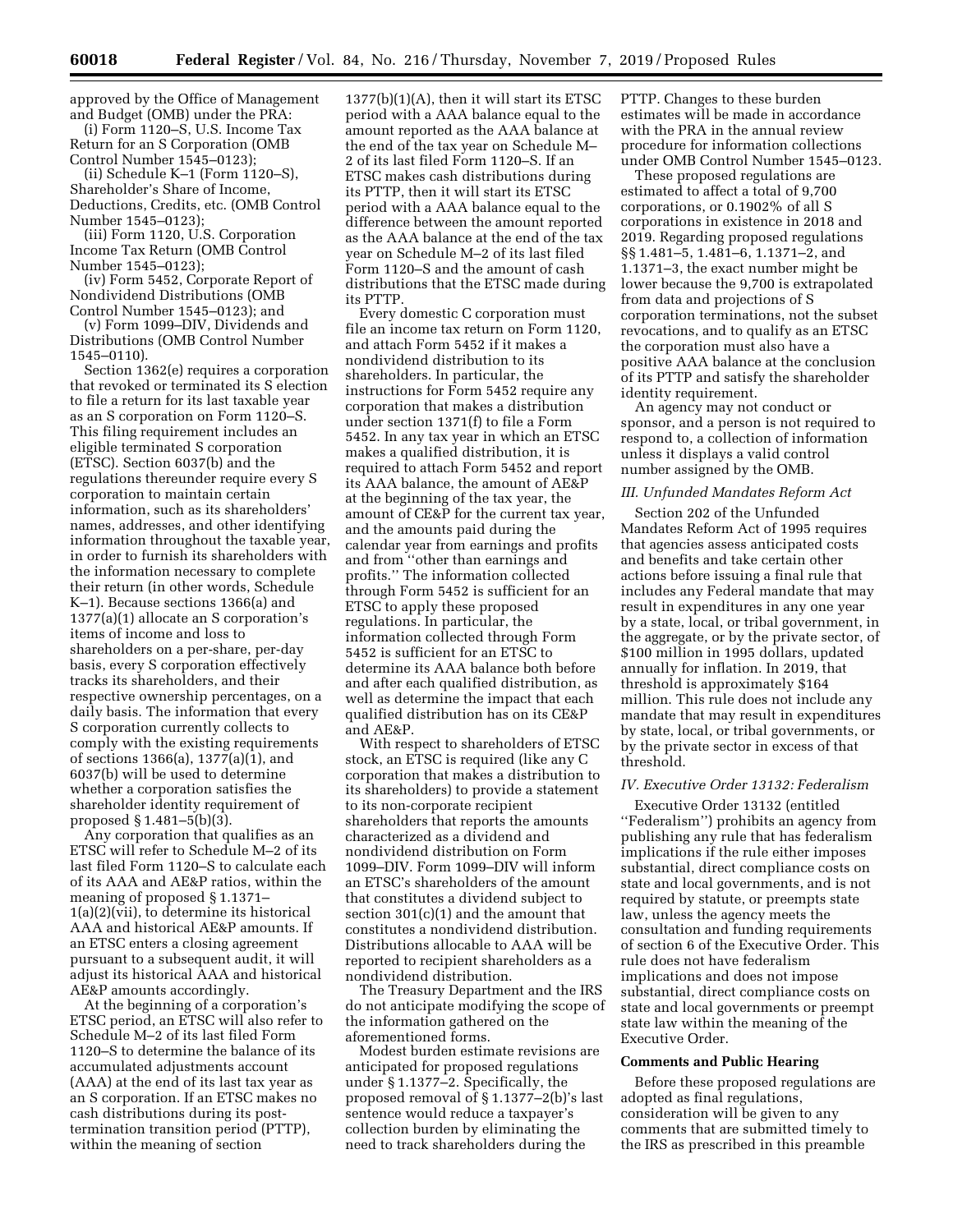under the **ADDRESSES** section. The Treasury Department and the IRS request comments on all aspects of the proposed rules, and specifically on the issues identified in Part I.A.3; in Parts II.B.1 and II.C.6; and in Part IV of this Explanations of Provisions section. All comments will be made available at *<http://www.regulations.gov>* or upon request. A public hearing will be scheduled if requested in writing by any person that timely submits written comments. If a public hearing is scheduled, then notice of the date, time, and place for the public hearing will be published in the **Federal Register**.

# **Drafting Information**

The principal authors of these proposed regulations are Margaret Burow and Michael Gould of the Office of Associate Chief Counsel (Passthroughs and Special Industries), and Aglaia Ovtchinnikova and Kevin M. Jacobs of the Office of Associate Chief Counsel (Corporate). However, other personnel from the IRS and the Treasury Department participated in the development of the proposed regulations.

# **List of Subjects in 26 CFR Part 1**

Income taxes, Reporting and recordkeeping requirements.

# **Proposed Amendments to the Regulations**

Accordingly, 26 CFR part 1 is proposed to be amended as follows:

# **PART 1—INCOME TAXES**

■ **Paragraph 1.** The authority citation for part 1 is amended by adding an entry in numerical order for § 1.481–6 to read in part as follows:

**Authority:** 26 U.S.C. 7805 \* \* \*

Section 1.481–6 is also issued under 26 U.S.C. 481.

\* \* \* \* \*

#### **§ 1.316–2 [Amended]**

Par. 2. Section 1.316–2 is amended by removing ''consist only of money and'' from the second sentence of paragraph (b).

#### **§ 1.481–5 [Redesignated as § 1.481–6]**

**Par. 3.** Section 1.481–5 is redesignated as § 1.481–6.

**Par. 4.** Add new § 1.481–5 to read as follows:

# **§ 1.481–5 Eligible terminated S corporation.**

(a) *Scope.* Section 481(d)(2) and this section provide rules relating to the qualification of a corporation as an eligible terminated S corporation

(ETSC). Paragraph (b) of this section sets forth the requirements a corporation must meet to qualify as an ETSC. Paragraph (c) of this section describes certain transfers and other events that are disregarded for purposes of determining whether a corporation qualifies as an ETSC. Paragraph (d) of this section contains examples illustrating the rules of this section.

(b) *ETSC qualification.* For a C corporation to qualify as an ETSC, it must satisfy the following requirements:

(1) The corporation must have been an S corporation on December 21, 2017;

(2) During the 2-year period beginning on December 22, 2017, the corporation must have made a valid revocation of its S election under section 1362(d)(1) and the regulatory provisions in this part under section 1362 of the Code (Revocation); and

(3) Except as provided in paragraph (c) of this section, the owners of the shares of stock of the corporation must be the same (and in identical proportions) on both:

(i) December 22, 2017; and

(ii) The day on which the Revocation is made.

(c) *Certain disregarded events.* The following events are disregarded for purposes of determining whether the requirement in paragraph (b)(3) of this section is satisfied:

(1) Transfers of stock between a shareholder and that shareholder's trust treated as wholly owned by that shareholder under subpart E of subchapter J of chapter 1 of the Code;

(2) Transfers of stock between a shareholder and an entity owned by that shareholder which is disregarded as separate from its owner under § 301.7701–2(c)(2)(i) of this chapter;

(3) An election by a shareholder trust to be treated as part of a decedent's estate under section 645 or the termination of an election under that section;

(4) A change in the status of a shareholder trust from one type of eligible S corporation shareholder trust described in section 1361(c)(2)(A) to another type of eligible S corporation shareholder trust; for example, a trust to which the shares of stock were transferred pursuant to the terms of a will (testamentary trust) described in section  $1361(c)(2)(A)(iii)$  which elects to become an electing small business trust described in section  $1361(c)(2)(A)(v)$ and (e); and

(5) A transaction that includes more than one of the events described in this paragraph (c).

(d) *Examples.* The following examples illustrate the rules of this section. For purposes of the examples in this

paragraph (d), as of December 1, 2017, X is a calendar year S corporation with 100 shares of stock outstanding that is owned equally by unrelated individuals A and B. Pursuant to section 1362(d)(1) and §§ 1.1362–2 and 1.1362–6, X made a valid revocation of its S election on March 15, 2019, effective on January 1, 2019. At all times, X has a single class of stock outstanding. The examples describe all relevant transactions involving the X stock from December 1, 2017 until March 15, 2019.

(1) *Example 1*—(i) *Facts.* On June 5, 2018, A contributed 20 of its shares of X stock to Y, a wholly owned limited liability company that is disregarded as an entity separate from A pursuant to  $\S 301.7701 - 2(c)(2)(i)$  of this chapter. On June 14, 2018, A contributed all of its interest in Y to Trust, which was a revocable trust treated as a wholly owned grantor trust of A pursuant to sections 671 and 676. On December 27, 2018, B sold 10 shares of its X stock to C, an unrelated person.

(ii) *Analysis.* X is an ETSC if it satisfies the requirements of paragraph (b) of this section.

(A) *S corporation.* X was an S corporation on December 21, 2017. Therefore, X satisfies the requirement of paragraph (b)(1) of this section.

(B) *Date of revocation.* X made a valid revocation of its S election pursuant to section 1362(d)(1) on March 15, 2019, which is within the 2-year period specified in paragraph (b)(2) of this section. Therefore, X satisfies the requirement of paragraph (b)(2) of this section.

(C) *Ownership.* For purposes of the requirement in paragraph (b)(3) of this section, the relevant dates are: December 22, 2017, and March 15, 2019 (the date X made a revocation of its S corporation status).

(*1*) *A's ownership interest.* As of December 22, 2017, A owned 50 shares of the outstanding shares of X stock. On June 5, 2018, A contributed 20 of its shares of X stock to Y (Transfer). On June 14, 2018, A contributed all of its interest in Y to Trust (Contribution). Both the Transfer and the Contribution are disregarded for purposes of determining whether the requirement of paragraph (b)(3) of this section is satisfied. See paragraphs (c)(2) and (1) of this section, respectively. Therefore, A owns 50 shares of the outstanding stock of X on March 15, 2019.

(*2*) *B's ownership interest.* As of December 22, 2017, B owned 50 shares of the outstanding shares of X stock. On December 27, 2018, B sold 10 shares to C. Therefore, B owns 40 shares of the outstanding stock of X on March 15, 2019.

(*3*) *C's ownership interest.* As of December 22, 2017, C owned no shares of X stock. On December 27, 2018, C purchased 10 shares from B. Therefore, C owns 10 shares of the outstanding stock of X on March 15, 2019.

(*4*) *Failure to satisfy the requirement in paragraph (b)(3) of this section.* As described in paragraphs (d)(1)(ii)(C)(*2*) and (*3*) of this section, B's and C's interest in X were not in the same proportions on December 22, 2017, and March 15, 2019. Therefore, X does not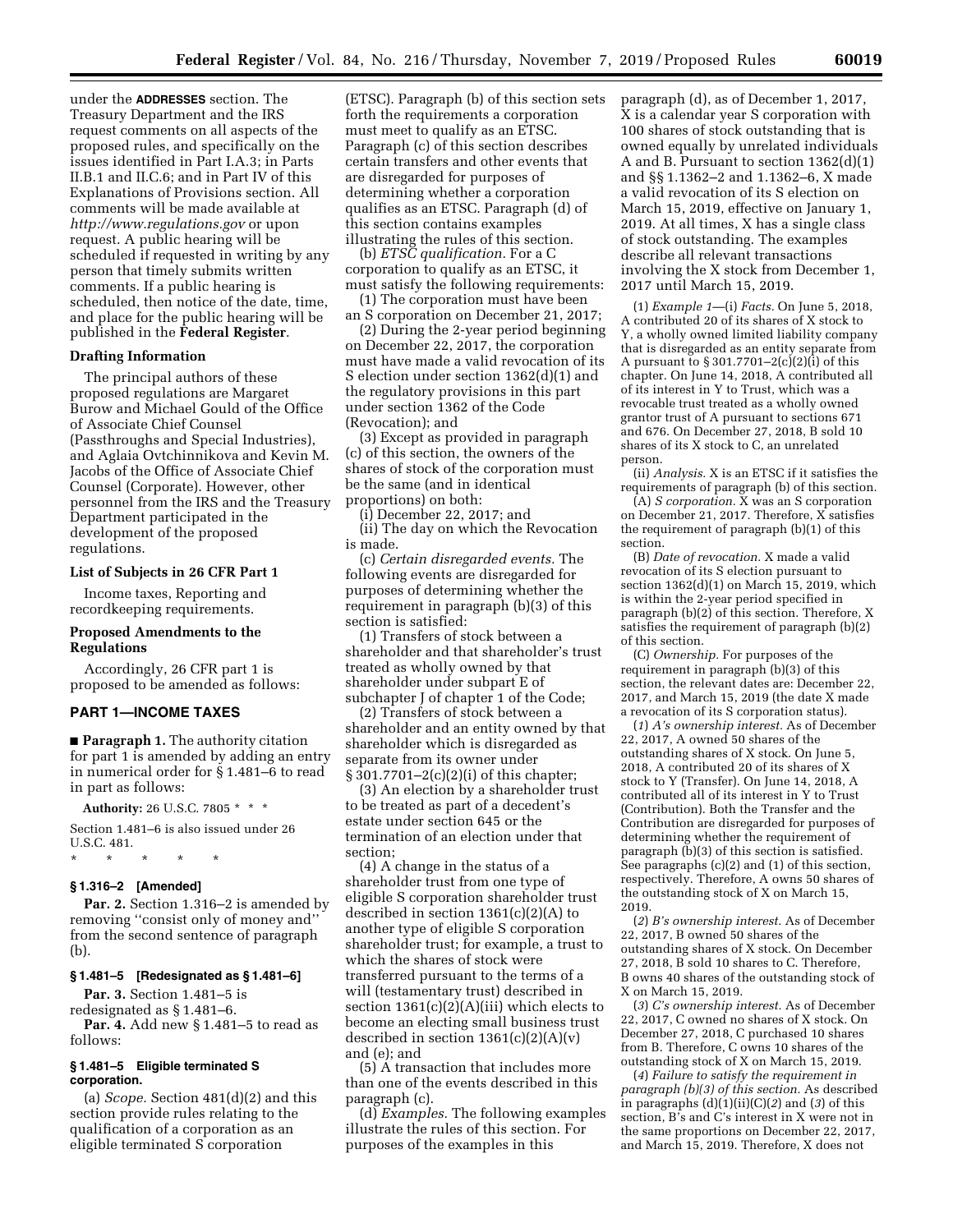satisfy the requirement of paragraph (b)(3) of this section and does not qualify as an ETSC.

(iii) *Restoration of interests prior to end of PTTP.* If C transferred its shares of X stock back to B on February 1, 2019, then on December 22, 2017, and March 15, 2019, A and B will have owned 50 shares of the outstanding stock of X. Therefore, X satisfies the requirement of paragraph (b)(3) of this section and qualifies as an ETSC.

(2) *Example 2*—(i) *Facts.* The facts are the same as in paragraph (d)(1)(i) of this section (the facts in *Example 1*), except that B sold 10 shares of its X stock to C on December 18, 2017, in addition to the sale of 10 shares of X stock on December 27, 2018.

(ii) *Analysis.* The analysis in paragraphs  $(d)(1)(ii)(A)$  and  $(B)$  of this section remains the same regarding the requirements of paragraphs (b)(1) and (2) of this section. With respect to the requirement of paragraph (b)(3) of this section, on December 22, 2017, A owned 50%, B owned 40%, and C owned 10% of the outstanding stock of X. As in paragraph  $(d)(1)(ii)(C)(1)$  of this section, the Transfer and the Contribution are disregarded for purposes of determining whether the requirement of paragraph  $(b)(3)$ of this section is satisfied. Therefore, on March 15, 2019, A owned 50% (50 shares), B owned 30% (30 shares), and C owned 20% (20 shares) of the outstanding shares of X. Even though A, B, and C owned shares of X on December 22, 2017, B's and C's proportionate ownership interest of X stock was not the same on December 22, 2017 and March 15, 2019. Therefore, X does not satisfy the requirement of paragraph (b)(3) of this section and does not qualify as an ETSC.

(3) *Example 3*—(i) *Facts.* The facts are the same as in paragraph (d)(1)(i) of this section (the facts in *Example 1*), except that X made a valid revocation of its S election on November 1, 2019, effective on January 1, 2020.

(ii) *Analysis.* The analysis in paragraphs  $(d)(1)(ii)(A)$  through  $(C)$  of this section remains the same regarding the requirements of paragraphs (b)(1) through (3) of this section, except that the relevant dates are: December 22, 2017, and November 1, 2019 (the date X made a revocation of its S corporation status). Although the effective date of X's revocation of its S election (January 1, 2020) occurs after the conclusion of the 2-year period specified in paragraph (b)(2) of this section, it is irrelevant for purposes of determining whether the requirements of paragraphs (b)(2) and (3) of this section are satisfied.

■ **Par. 5.** Newly redesignated § 1.481–6 is amended by revising the section heading and adding three sentences at the end of the paragraph to read as follows:

# **§ 1.481–6 Applicability date.**

\* \* \* The rules of § 1.481–5 generally apply to taxable years beginning after [DATE OF PUBLICATION OF THE FINAL RULES IN THE **Federal Register**]. However, corporations may choose to apply the rules in §§ 1.316–2, 1.481–5, 1.1371–1, 1.1371–2, and

1.1377–2 in their entirety, to the extent applicable, to taxable years that began on or before [DATE OF PUBLICATION OF THE FINAL RULES IN THE **Federal Register**] and with respect to which the period described in section 6511(a) has not expired. If the corporation makes the choice described in the previous sentence, all shareholders of the corporation must report consistently. ■ **Par. 6.** Sections 1.1371–1 and 1.1371–

2 are added to read as follows:

# **§ 1.1371–1 Distributions of money by an eligible terminated S corporation.**

(a) *Scope and definitions*—(1) *Scope.*  This section provides rules relating to qualified distributions (as defined in paragraph (a)(2)(xii) of this section) and distributions to which section 301 applies during each taxable year of the ETSC period (as defined in paragraph (a)(2)(vii) of this section), including the taxable year in which the ETSC period ends. If the ETSC (as defined in paragraph (a)(2)(vi) of this section) does not make any qualified distributions during a taxable year, then no distribution by the ETSC is governed by section 1371(f) or this section. Paragraph (a)(2) of this section contains definitions that apply for purposes of this section. Paragraph (b) of this section contains rules regarding the characterization of a qualified distribution. Paragraph (c) of this section contains rules regarding the characterization of any excess qualified distribution (as defined in paragraph (a)(2)(viii) of this section) and nonqualified distribution (as defined in paragraph (a)(2)(xi) of this section) during each taxable year of the ETSC period, including the taxable year in which the ETSC period ends. Paragraph (d) of this section contains examples illustrating the rules of this section. Paragraph (e) of this section contains the applicability date of this section.

(2) *Definitions.* The following definitions apply for purposes of this section—

(i) *AAA.* The term *AAA* means the accumulated adjustments account, within the meaning of section 1368(e)(1)(A) and § 1.1368–2(a)(1).

(ii) *AAA ratio.* Except as provided in this paragraph (a)(2)(ii) or paragraph (b)(3)(iv) of this section, the term *AAA ratio* means the fraction of which the numerator is historical AAA and the denominator is the sum of historical AAA and historical AE&P. Notwithstanding the preceding sentence, if the AE&P of the ETSC is less than or equal to zero as of the beginning of a taxable year, then the AAA ratio is one for such year and all subsequent taxable years of the ETSC period.

(iii) *AE&P.* The term *AE&P* means earnings and profits described in section 316(a)(1).

(iv) *AE&P ratio.* Except as provided in this paragraph (a)(2)(iv) or paragraph (b)(3)(iv) of this section, the term *AE&P ratio* means the fraction of which the numerator is historical AE&P, and the denominator is the sum of historical AAA and historical AE&P. Notwithstanding the preceding sentence, if the AE&P of the ETSC is less than or equal to zero as of the beginning of a taxable year, then the AE&P ratio is zero for such year and all subsequent taxable years of the ETSC period.

(v) *CE&P.* The term *CE&P* means earnings and profits that are described in section 316(a)(2).

(vi) *ETSC.* The term *ETSC* means an eligible terminated S corporation, within the meaning of section 481(d) and § 1.481–5.

(vii) *ETSC period.* In general, the term *ETSC period* means any taxable year, or portion thereof, of an ETSC beginning on the first day after the posttermination period within the meaning of section 1377(b)(1)(A) and ending on the date on which the ETSC's AAA balance is zero. Additionally, an ETSC does not have an ETSC period if the ETSC's AAA balance is not greater than zero at the end of its post-termination transition period. See § 1.1371–2 for rules governing the impact of a posttermination period, within the meaning of section 1377(b)(1)(B), on the ETSC period.

(viii) *Excess qualified distribution.*  The term *excess qualified distribution*  means the portion of a qualified distribution that is not characterized pursuant to paragraph (b)(2) or (3) of this section.

(ix) *Historical AAA.* The term *historical AAA* means the AAA of the ETSC as of the beginning of the day on which the revocation of an election under section 1362(a) is effective pursuant to section 1362(d)(1).

(x) *Historical AE&P.* The term *historical AE&P* means the AE&P of the ETSC as of the beginning of the day on which the revocation of an election under section 1362(a) is effective pursuant to section 1362(d)(1). For purposes of the preceding sentence, if the ETSC's historical AE&P is less than zero, then the historical AE&P is treated as zero.

(xi) *Non-qualified distribution.* The term *non-qualified distribution* means a distribution to which section 301 applies, which is not a qualified distribution.

(xii) *Qualified distribution.* The term *qualified distribution* means a distribution of money by an ETSC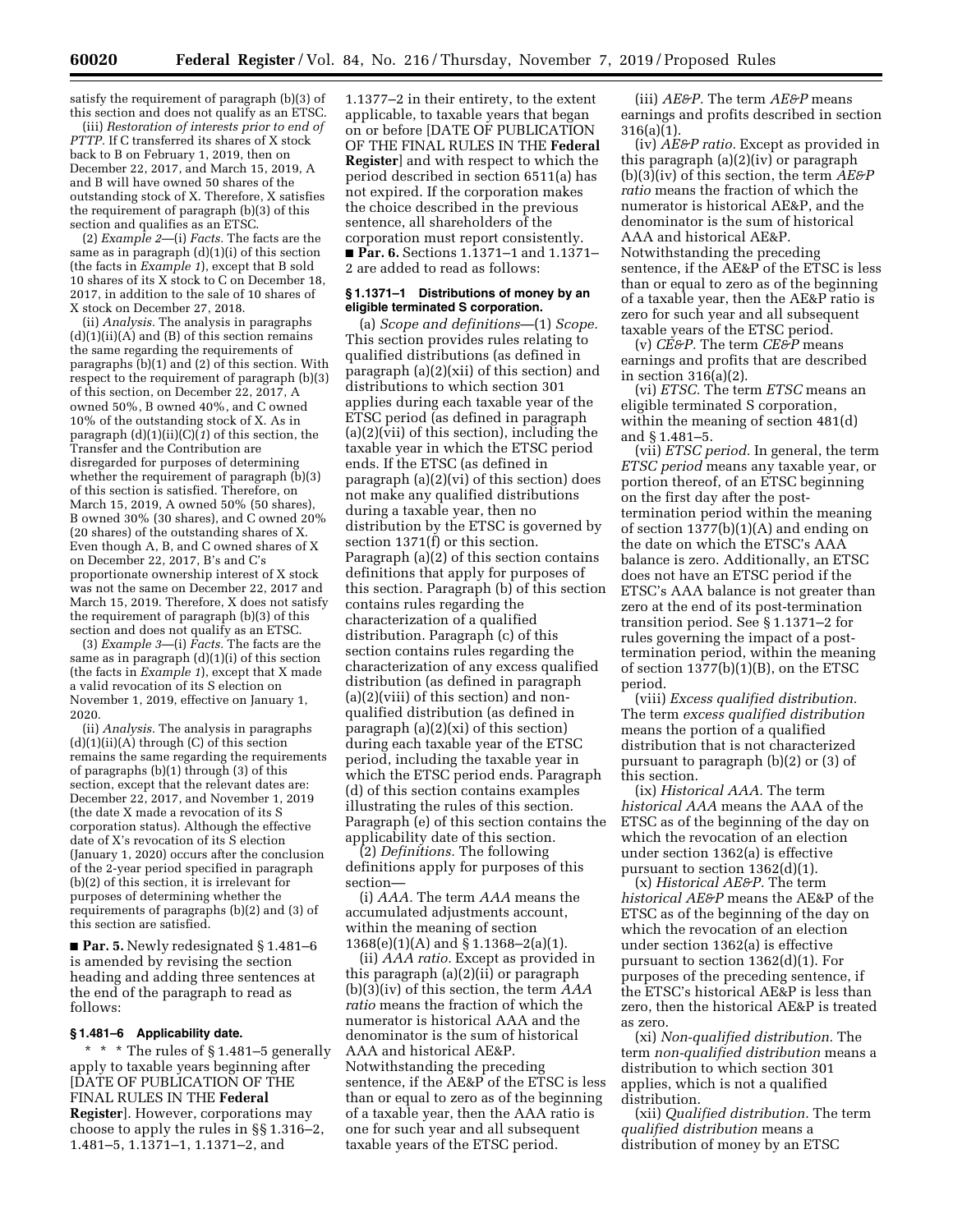during the ETSC period to which, absent application of section 1371(f) and this section, section 301 would apply.

(b) *Characterization of qualified distribution*—(1) *In general.* Paragraph (b)(2) of this section provides rules regarding the determination of the amount of a qualified distribution that is sourced from AAA and the corollary effects of such a characterization. Paragraph (b)(3) of this section provides rules regarding the determination of the amount of a qualified distribution that is sourced from AE&P and the corollary effects of such a characterization. Paragraph (b)(4) of this section provides rules regarding the characterization of an excess qualified distribution as a separate qualified distribution. The rules in paragraphs (b)(2) through (4) of this section are applied before the application of paragraph (c) of this section.

(2) *Distribution of AAA*—(i) *Amount.*  The portion of a qualified distribution that is sourced from the ETSC's AAA is equal to the lesser of:

(A) The product of the qualified distribution and the AAA ratio; and

(B) The ETSC's AAA immediately before the qualified distribution.

(ii) *Reduction or elimination of ETSC's AAA.* The ETSC's AAA is reduced by the amount of the distribution described in paragraph (b)(2)(i) of this section. If, with respect to a qualified distribution, the amount described in paragraph (b)(2)(i)(A) of this section equals or exceeds the amount described in paragraph (b)(2)(i)(B) of this section, then the rules in this paragraph (b) do not apply to any subsequent distributions by the ETSC. Instead, the subsequent distributions are treated in the manner provided in paragraph (c) of this section.

(iii) *Effect on the shareholder.* The amount described in paragraph (b)(2)(i) of this section is applied against and reduces the shareholder's adjusted basis of the shares of stock with respect to which the distribution is made under the principles of section 301(c)(2). If the application of the amount described in paragraph (b)(2)(i) of this section would result in a reduction of basis that exceeds the shareholder's adjusted basis of any share of stock with respect to which the distribution is made, such excess is treated as gain from the sale or exchange of property. The reduction of the shareholder's basis described in this paragraph (b)(2)(iii) with respect to a qualified distribution occurs prior to the application of paragraph (c) of this section to the excess qualified distribution, if any, with respect to such qualified distribution.

(3) *Distribution of AE&P*—(i) *Amount*. This paragraph (b)(3) applies if the ETSC's AE&P ratio is greater than zero. If this paragraph (b)(3) applies, the portion of a qualified distribution that is sourced from the ETSC's AE&P is equal to the lesser of:

(A) The product of the qualified distribution and the AE&P ratio; and

(B) The ETSC's AE&P immediately before the qualified distribution. For purposes of the preceding sentence, if the ETSC's AE&P immediately before the qualified distribution is less than zero, then the ETSC's AE&P is treated as zero.

(ii) *Effect on ETSC's AE&P.* The ETSC's AE&P is reduced, as described in section 312(a)(1), by the amount of the distribution described in paragraph (b)(3)(i) of this section. The AE&P reduction described in this paragraph occurs prior to the application of paragraph (c) of this section, even if a distribution to which paragraph (c) of this section applies (regarding excess qualified distributions and nonqualified distributions) occurs earlier in time than the qualified distribution to which this paragraph (b)(3)(ii) applies.

(iii) *Effect on the shareholder.* The amount of the qualified distribution that is sourced from the ETSC's AE&P described in paragraph (b)(3)(i) of this section is included in the gross income of the shareholder as a dividend under section 301(c)(1).

(iv) *Adjustment to the AAA ratio and the AE&P ratio.* After the application of paragraph (b)(3)(ii) of this section, if the ETSC's AE&P is zero and the ETSC's AAA is greater than zero, then the ETSC's AAA ratio is one and the ETSC's AE&P ratio is zero for all subsequent qualified distributions during:

(A) That taxable year; and (B) All subsequent taxable years of the

ETSC period. (4) *Excess qualified distribution treated as a separate qualified distribution*—(i) *In general*. After the application of paragraph (b)(2)(ii) of this section with respect to a qualified

distribution, if the ETSC has any remaining AAA, then any amount of excess qualified distribution, with respect to such qualified distribution, is treated as a separate qualified distribution and is analyzed pursuant to paragraph (b) of this section.

(ii) *No change in characterization of previously characterized portion of qualified distribution.* Paragraph (b)(4)(i) will not change the characterization of any portion of a qualified distribution that was previously characterized pursuant to paragraphs (b)(2) and (3) of this section and will reflect the application of paragraphs (b)(2) and (3)

of this section to the portion of the qualified distribution previously characterized.

(c) *Characterization of excess qualified distribution and non-qualified distributions.* After application of paragraph (b) of this section, the excess qualified distributions, if any, and nonqualified distributions, if any, are treated in the manner provided in sections 301(c) and 316.

(d) *Examples.* The following examples illustrate the rules of this section. For purposes of the examples in this paragraph (d), X is a calendar year S corporation with a single share of stock outstanding. A, an individual, purchased its share of X stock prior to December 22, 2017 and, except as otherwise indicated, never contributed any amounts to X's capital. A remained the sole shareholder of X when X made a valid revocation on March 15, 2018, pursuant to section 1362(d)(1) and § 1.1362–2 and 1.1362–6, of its S election and when that election became effective on January 1, 2018. X qualified as an ETSC pursuant to § 1.481–5(b) and its ETSC period began on January 1, 2019. Additionally, X did not make any distributions during its post-termination transition period, within the meaning of section 1377(b)(1)(A). Furthermore, A remains the sole shareholder of X at the time of the distribution(s) described.

(1) *Example 1: Historical AE&P is zero*—(i) *Facts.* At the beginning of January 1, 2018, X had AAA of \$100 and AE&P of \$0. During 2018, X had \$300 of CE&P and made no distributions. At the beginning of January 1, 2019, X has AAA of \$100 and AE&P of \$300, and A's adjusted basis in its share of X stock is \$460. During 2019, the only distribution that X makes is a \$60 distribution of money to A on December 27. X's CE&P during 2019 is \$150, without diminution by reason of any distributions made during the taxable year.

(ii) *Analysis*—(A) *Calculation of AAA ratio and AE&P ratio.* Pursuant to paragraphs (a)(2)(ix) and (x) of this section, respectively, X's historical AAA and X's historical AE&P are determined as of the beginning of January 1, 2018, the beginning of the day on which the revocation of X's election under section 1362(a) is effective pursuant to section 1362(d)(1). Accordingly, X's historical AAA is \$100 and X's historical AE&P is \$0. Therefore, X's AAA ratio is  $1$  (\$100/(\$100 + \$0)), and X's AE&P ratio is zero (\$0/(\$100 + \$0)).

(B) *Characterization of distribution.*  Pursuant to paragraph (a)(2)(xii) of this section, the \$60 distribution on December 27, 2019, is a qualified distribution because it is a distribution of money by an ETSC during the ETSC period to which section 301 would apply absent the application of section 1371(f) and this section.

(C) *Analysis of qualified distribution*—(*1*) *Distribution of AAA.* Pursuant to paragraph (b)(2)(i) of this section, the portion of the qualified distribution that is sourced from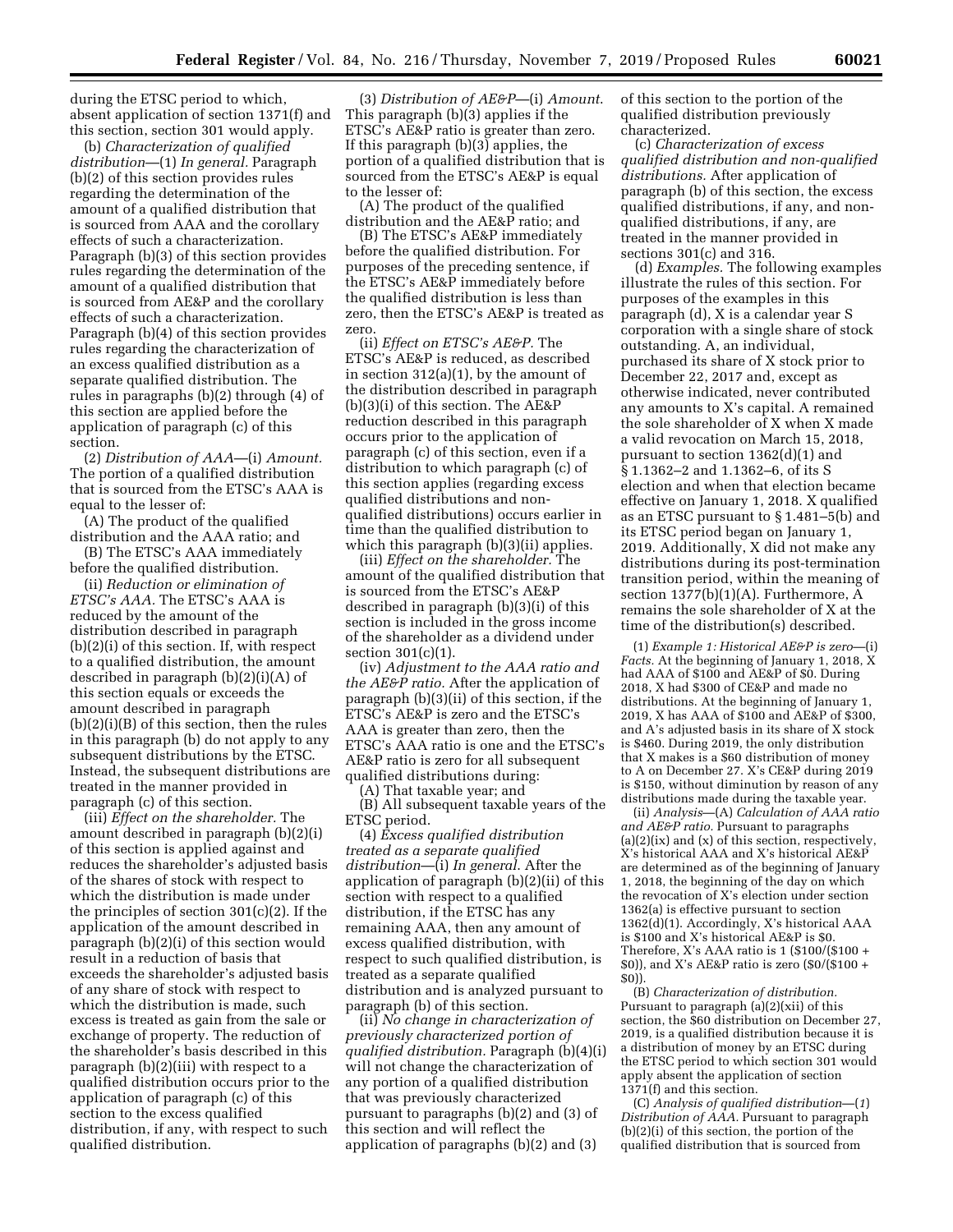AAA is equal to the lesser of: The product of the qualified distribution and the AAA ratio ( $$60 \times 1$ , or \$60), and X's AAA immediately before the qualified distribution (\$100). Therefore, \$60 is sourced from AAA. Pursuant to paragraph (b)(2)(ii) of this section, after the distribution, X's AAA is reduced by \$60 to \$40. Pursuant to paragraph (b)(2)(iii) of this section, A's basis in its X stock is reduced by \$60 to \$400.

(*2*) *Distribution of AE&P.* Pursuant to paragraph (b)(3)(i) of this section, the portion of the distribution that is sourced from AE&P is equal to the lesser of: The product of the qualified distribution and the AE&P ratio  $(\$60 \times 0$ , or \$0), and X's AE&P immediately before the qualified distribution (\$300). Therefore, \$0 is sourced from AE&P.

(2) *Example 2: Qualified distributions with both historical AAA and historical AE&P*—(i) *Facts.* At the beginning of January 1, 2018, X had AAA of \$200 and AE&P of \$100. During 2018, X had \$0 of CE&P and made no distributions. At the beginning of January 1, 2019, X has AAA of \$200 and AE&P of \$100, and A's adjusted basis in its share of X stock is \$500. During 2019, X makes a \$90 distribution of money on February 9 and a \$150 distribution of money on June 5. X's CE&P during 2019 is \$500, without diminution by reason of any distributions made during the taxable year.

(ii) *Analysis*—(A) *Calculation of AAA ratio and AE&P ratio.* Pursuant to paragraphs  $(a)(2)(ix)$  and  $(x)$  of this section, respectively, X's historical AAA and X's historical AE&P are determined as of the beginning of January 1, 2018, the beginning of the day on which the revocation of X's election under section 1362(a) is effective pursuant to section 1362(d)(1). Accordingly, X's historical AAA is \$200 and X's historical AE&P is \$100. Therefore, X's AAA ratio is 0.67 (\$200/(\$200 + \$100)), and X's AE&P ratio is 0.33 (\$100/  $(S200 + S100)$ .

(B) *Characterization of distributions.*  Pursuant to paragraph (a)(2)(xii) of this section, the \$90 distribution on February 9, 2019, and the \$150 distribution on June 5, 2019, are both qualified distributions because they are distributions of money by an ETSC during the ETSC period to which section 301 would apply absent the application of section 1371(f) and this section.

(C) *Analysis of qualified distributions*—(*1*) *February 9, 2019 distribution*—(*i*) *Distribution of AAA.* Pursuant to paragraph (b)(2)(i) of this section, the portion of the qualified distribution that is sourced from AAA is equal to the lesser of: The product of the qualified distribution and the AAA ratio ( $$90 \times 0.67$ , or \$60), and X's AAA immediately before the qualified distribution (\$200). Therefore, \$60 is sourced from AAA. Pursuant to paragraph (b)(2)(ii) of this section, after the distribution, X's AAA is reduced by \$60 to \$140. Pursuant to paragraph (b)(2)(iii) of this section, A's basis in its X stock is reduced by \$60 to \$440.

(*ii*) *Distribution of AE&P.* Pursuant to paragraph (b)(3)(i) of this section, the portion of the distribution that is sourced from AE&P is equal to the lesser of: The product of the qualified distribution and the AE&P ratio (\$90 × 0.33, or \$30), and X's AE&P immediately before the qualified distribution

(\$100). Therefore, \$30 is sourced from AE&P. Pursuant to paragraph (b)(3)(ii) of this section, after the distribution, X's AE&P is reduced by \$30 to \$70. Pursuant to paragraph (b)(3)(iii) of this section, the \$30 distribution is characterized as a dividend.

(*2*) *June 5, 2019 distribution*—(*i*) *Distribution of AAA.* Pursuant to paragraph (b)(2)(i) of this section, the portion of the qualified distribution that is sourced from AAA is equal to the lesser of: The product of the qualified distribution and the AAA ratio ( $$150 \times 0.67$ , or \$100), and X's AAA immediately before the qualified distribution (\$140). Therefore, \$100 is sourced from AAA. Pursuant to paragraph (b)(2)(ii) of this section, after the distribution, X's AAA is reduced by \$100 to \$40. Pursuant to paragraph (b)(2)(iii) of this section, A's basis in its X stock is reduced by \$100 to \$340.

(*ii*) *Distribution of AE&P.* Pursuant to paragraph (b)(3)(i) of this section, the portion of the distribution that is sourced from AE&P is equal to the lesser of: The product of the qualified distribution and the AE&P ratio  $($150 \times 0.33$, or $50], and X's AE&P$ immediately before the qualified distribution (\$70). Therefore, \$50 is sourced from AE&P. Pursuant to paragraph (b)(3)(ii) of this section, after the distribution, X's AE&P is reduced by \$50 to \$20. Pursuant to paragraph (b)(3)(iii) of this section, the \$50 distribution is characterized as a dividend.

(3) *Example 3: Limitation on amount characterized as AAA*—(i) *Facts.* At the beginning of January 1, 2018, X had AAA of \$100 and AE&P of \$300. During 2018, X had \$280 of CE&P and made no distributions. At the beginning of January 1, 2019, X has AAA of \$100 and AE&P of \$580, and A's adjusted basis in its share of X stock is \$450. During 2019, the only distribution that X makes is a \$500 distribution of money to A on October 5. X's CE&P during 2019 is \$150, without diminution by reason of any distributions made during the taxable year.

(ii) *Analysis*—(A) *Calculation of AAA ratio and AE&P ratio.* Pursuant to paragraphs (a)(2)(ix) and (x) of this section, respectively, X's historical AAA and X's historical AE&P are determined as of the beginning of January 1, 2018, the beginning of the day on which the revocation of X's election under section 1362(a) is effective pursuant to section 1362(d)(1). Accordingly, X's historical AAA is \$100 and X's historical AE&P is \$300. Therefore, X's AAA ratio is 0.25 (\$100/(\$100 + \$300)), and X's AE&P ratio is 0.75 (\$300/  $($100 + $300)$ ).

(B) *Characterization of distribution.*  Pursuant to paragraph (a)(2)(xii) of this section, the \$500 distribution on October 5, 2019, is a qualified distribution because it is a distribution of money by an ETSC during the ETSC period to which section 301 would apply absent the application of section 1371(f) and this section.

(C) *Analysis of qualified distribution*—(*1*) *Distribution of AAA.* Pursuant to paragraph (b)(2)(i) of this section, the portion of the qualified distribution that is sourced from AAA is equal to the lesser of: The product of the qualified distribution and the AAA ratio (\$500  $\times$  0.25, or \$125), and X's AAA immediately before the qualified distribution (\$100). Therefore, \$100 is sourced from AAA. Pursuant to paragraph (b)(2)(ii) of this section, after the distribution, X's AAA is reduced by \$100 to \$0. Pursuant to paragraph (b)(2)(iii) of this section, A's basis in its X stock is reduced by \$100 to \$350.

(*2*) *Distribution of AE&P.* Pursuant to paragraph (b)(3)(i) of this section, the portion of the distribution that is sourced from AE&P is equal to the lesser of: The product of the qualified distribution and the AE&P ratio  $($ \$500  $\times$  0.75, or \$375), and X's AE&P immediately before the qualified distribution (\$580). Therefore, \$375 is sourced from AE&P. Pursuant to paragraph (b)(3)(ii) of this section, after the distribution, X's AE&P is reduced by \$375 to \$205. Pursuant to paragraph (b)(3)(iii) of this section, the \$375 distribution is characterized as a dividend.

(D) *Effect of qualified distribution on ETSC period.* Pursuant to paragraph (a)(2)(vii) of this section, X's ETSC period ends because X's AAA balance is zero following the October 5, 2019 distribution.

(E) *Analysis of excess qualified distribution*—(*1*) *Amount of excess qualified distribution.* Pursuant to paragraph (a)(2)(viii) of this section, the amount of the excess qualified distribution is \$25, the portion of the qualified distribution (\$500) not characterized pursuant to paragraph (b)(2) or (3) of this section (\$100 AAA distribution + \$375 AE&P distribution).

(*2*) *Characterization of excess qualified distribution.* Paragraph (b)(4) of this section does not apply to the excess qualified distribution because X's AAA balance is zero after the application of paragraph (b)(2)(ii) of this section (see paragraph (d)(3)(ii)(C)(*1*) of this section). Pursuant to paragraph (c) of this section, section 301(c) applies to the excess qualified distribution. Pursuant to sections 301(c)(1) and 316, the \$25 excess qualified distribution is sourced from CE&P.

(iii) *Subsequent contribution.* The facts are the same as paragraph (d)(3)(i) of this section, except that at the time of the October 5, 2019 distribution, A's adjusted basis in its X stock is \$90. Further, on December 27, 2019, A contributes \$100 to X in a transaction described in section 351(a). The analysis in paragraph (d)(3)(ii) of this section remains the same, except that, unlike the second to last sentence of paragraph (d)(3)(ii)(C)(*1*) of this section, A's basis in its X stock is reduced by \$90 to \$0 and pursuant to paragraph (b)(2)(iii) of this section, \$10 is treated as gain from the sale or exchange of property. Additionally, as a result of the December 27, 2019 contribution of \$100, A's basis in its X stock is increased by \$100, so that at the end of 2019, A's basis in its X stock is \$100.

(4) *Example 4: Limitation on the amount characterized as AE&P*—(i) *Facts.* At the beginning of January 1, 2018, X had AAA of \$100 and AE&P of \$100. During 2018, X had CE&P of \$(75) and made no distributions. At the beginning of January 1, 2019, X has AAA of \$100 and AE&P of \$25, and A's adjusted basis in its share of X stock is \$500. During 2019, the only distributions that X makes are a \$100 distribution of money to A on July 9 and a \$40 distribution of money to A on September 27. X's CE&P during 2019 is \$20, without diminution by reason of any distributions made during the taxable year.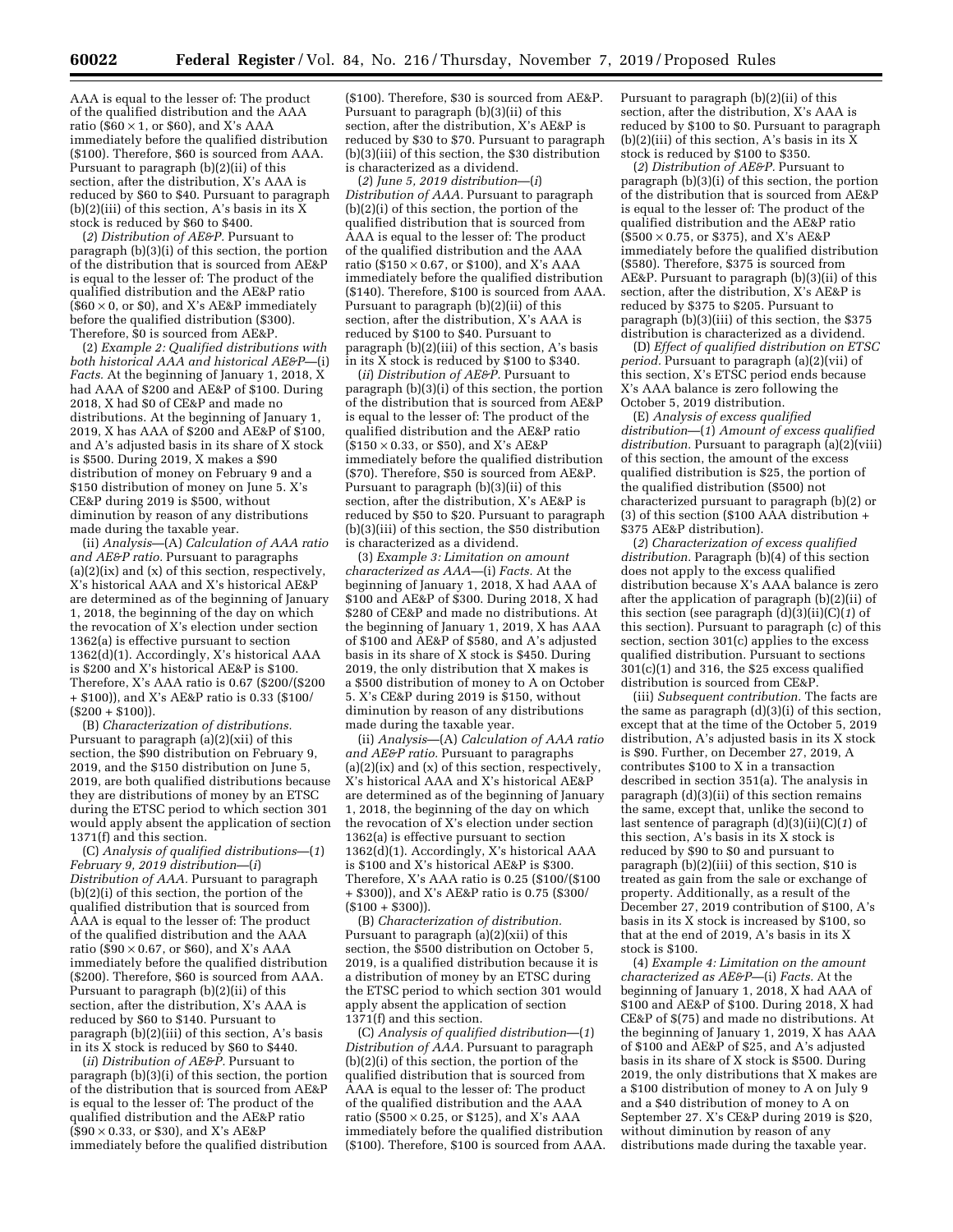(ii) *Analysis*—(A) *Calculation of AAA ratio and AE&P ratio.* Pursuant to paragraphs (a)(2)(ix) and (x) of this section, respectively, X's historical AAA and X's historical AE&P are determined as of the beginning of January 1, 2018, the beginning of the day on which the revocation of X's election under section 1362(a) is effective pursuant to section 1362(d)(1). Accordingly, X's historical AAA is \$100 and X's historical AE&P is \$100. Therefore, X's AAA ratio is 0.5 (\$100/(\$100 + \$100)), and X's AE&P ratio is 0.5 (\$100/  $(S100 + S100)$ .

(B) *Analysis of July 9, 2019 distribution*— (*1*) *Characterization of distribution.* Pursuant to paragraph (a)(2)(xii) of this section, the \$100 distribution on July 9, 2019, is a qualified distribution because it is a distribution of money by an ETSC during the ETSC period to which section 301 would apply absent the application of section 1371(f) and this section.

(*2*) *Analysis of qualified distribution*—(*i*) *Distribution of AAA.* Pursuant to paragraph (b)(2)(i) of this section, the portion of the distribution that is sourced from AAA is equal to the lesser of: the product of the qualified distribution and the AAA ratio  $($100 \times 0.5$, or $50], and X's AAA$ immediately before the qualified distribution (\$100). Therefore, \$50 is sourced from AAA. Pursuant to paragraph (b)(2)(ii) of this section, after the distribution, X's AAA is reduced by \$50 to \$50. Pursuant to paragraph  $(b)(2)(iii)$  of this section, A's basis in its X stock is reduced by \$50 to \$450.

(*ii*) *Distribution of AE&P.* Pursuant to paragraph (b)(3)(i) of this section, the portion of the distribution that is sourced from AE&P is equal to the lesser of: the product of the qualified distribution and the AE&P ratio  $($ \$100  $\times$  0.5, or \$50), and X's AE&P immediately before the qualified distribution (\$25). Therefore, \$25 is sourced from AE&P. Pursuant to paragraph (b)(3)(ii) of this section, after the distribution, X's AE&P is reduced by \$25 to \$0. Pursuant to paragraph (b)(3)(iii) of this section, the \$25 distribution is characterized as a dividend.

(*3*) *Recalculation of AAA and AE&P ratios.*  Pursuant to paragraph (b)(3)(iv) of this section, because the July 9, 2019 distribution caused X's AE&P to be reduced to zero, the AAA ratio is one and the AE&P ratio is zero for all subsequent qualified distributions during the 2019 taxable year and subsequent taxable years of the ETSC period.

(*4*) *Excess qualified distribution*—(*i*) *Amount of excess qualified distribution.*  Pursuant to paragraph (a)(2)(viii) of this section, the amount of the excess qualified distribution is \$25, the amount of the qualified distribution (\$100) not characterized pursuant to paragraph (b)(2) or (3) of this section (\$50 AAA distribution + \$25 AE&P distribution).

(*ii*) *Characterization of excess qualified distribution as a separate qualified distribution.* Pursuant to paragraph (b)(4) of this section, because X has AAA remaining after characterizing the qualified distribution (see paragraph  $(d)(4)(ii)(B)(2)(i)$  of this section), the \$25 excess qualified distribution is treated as a separate qualified distribution and is analyzed pursuant to paragraph (b) of this section.

(iii) *Analysis of excess qualified distribution that is treated as a separate qualified distribution.* Pursuant to paragraph  $(b)(2)(i)$  of this section, the portion of the distribution that is sourced from AAA is equal to the lesser of: the product of the excess qualified distribution and the AAA ratio (\$25  $\times$  1, or \$25), and X's AAA immediately before the excess qualified distribution (\$50). Therefore, \$25 is sourced from AAA. Pursuant to paragraph (b)(2)(ii) of this section, after the distribution, X's AAA is reduced by \$25 to \$25. Pursuant to paragraph (b)(2)(iii) of this section, A's basis in its X stock is reduced by \$25 to \$425. Pursuant to paragraph (b)(3)(i) of this section, because X's AE&P ratio is zero, paragraph (b)(3) of this section does not apply.

(C) *Analysis of September 27, 2020 distribution*—(*1*) *Characterization of the distribution.* Pursuant to paragraph (a)(2)(xii) of this section, the \$40 distribution on September 27, 2020, is a qualified distribution because it is a distribution of money by an ETSC during the ETSC period to which section 301 would apply absent the application of section 1371(f) and this section.

(*2*) *Analysis of qualified distribution*—(*i*) *Distribution of AAA.* Pursuant to paragraph (b)(2)(i) of this section, the portion of the distribution that is sourced from AAA is equal to the lesser of: the product of the qualified distribution and the AAA ratio (\$40  $\times$  1, or \$40), and X's AAA immediately before the qualified distribution (\$25) (see paragraph (d)(4)(ii)(B)(*4*)(*iii*) of this section). Therefore, \$25 is sourced from AAA. Pursuant to paragraph (b)(2)(ii) of this section, after the distribution, X's AAA is reduced by \$25 to \$0. Pursuant to paragraph (b)(2)(iii) of this section, A's basis in its X stock is reduced by \$25 to \$400.

(*ii*) *Distribution of AE&P.* Pursuant to paragraph (b)(3)(i) of this section, because X's AE&P ratio is zero, paragraph (b)(3) of this section does not apply.

(*3*) *Excess qualified distribution*—(*i*) *Amount of excess qualified distribution.*  Pursuant to paragraph (a)(2)(viii) of this section, the amount of the excess qualified distribution is \$15, the portion of the qualified distribution (\$40) not characterized pursuant to paragraph (b)(2) or (3) of this section (\$25 AAA distribution + \$0 AE&P distribution).

(*ii*) *Excess qualified distribution not characterized as a separate qualified distribution.* Pursuant to paragraph (b)(4) of this section, because X has AAA of \$0 after characterizing the qualified distribution (see paragraph  $(d)(4)(ii)(C)(2)(i)$  of this of this section), the \$15 excess qualified distribution is not treated as a separate qualified distribution.

(iii) *Analysis of excess qualified distribution that is not treated as a separate qualified distribution.* Pursuant to paragraph (c) of this section, section 301(c) applies to the excess qualified distribution. Pursuant to sections  $301(c)(1)$  and 316, the \$15 excess qualified distribution is sourced from CE&P.

(5) *Example 5: Distributions include nonqualified distributions*—(i) *Facts.* At the beginning of January 1, 2018, X had AAA of \$100 and AE&P of \$100. During 2018, X had

\$0 of CE&P and made no distributions. At the beginning of January 1, 2019, X has AAA of \$100 and AE&P of \$100, and A's adjusted basis in its X stock is \$200. During 2019, X makes a \$100 distribution of money on June 14; a \$300 distribution of property on November 9; and a \$200 distribution of money on December 18. X's CE&P during 2019 is \$160, without diminution by reason of any distributions made during the taxable year.

(ii) *Analysis*—(A) *Calculation of AAA ratio and AE&P ratio.* Pursuant to paragraphs  $(a)(2)(ix)$  and  $(x)$  of this section, respectively, X's historical AAA is \$100 and X's historical AE&P is \$100. Therefore, X's AAA ratio is 0.5 (\$100/(\$100 + \$100)), and X's AE&P ratio is  $0.5$  (\$100/(\$100 + \$100)).

(B) *Characterization of distributions.*  Pursuant to paragraph (a)(2)(xii) of this section, the \$100 distribution on June 14, 2019, and the \$200 distribution on December 18, 2019, are both qualified distributions because they are distributions of money by an ETSC during the ETSC period to which section 301 would apply absent the application of section 1371(f) and this section. Pursuant to paragraph (a)(2)(xi) of this section, the \$300 distribution of property on November 9, 2019, is non-qualified distribution. Pursuant to paragraph (b)(1) of this section, the rules of paragraphs (b)(2) through (4) of this section apply to the qualified distributions before the rules of paragraph (c) of this section apply to the nonqualified distribution and any excess qualified distributions.

(C) *Analysis of qualified distributions*—(*1*) *June 14, 2019 distribution*—(*i*) *Distribution of AAA.* Pursuant to paragraph (b)(2)(i) of this section, the portion of the distribution that is sourced from AAA is equal to the lesser of: the product of the qualified distribution and the AAA ratio ( $$100 \times 0.5$ , or \$50), and X's AAA immediately before the qualified distribution (\$100). Therefore, \$50 is sourced from AAA. Pursuant to paragraph (b)(2)(ii) of this section, after the distribution, X's AAA is reduced by \$50 to \$50. Pursuant to paragraph (b)(2)(iii) of this section, on June 14, 2019, A's basis in its X stock is reduced by \$50 to \$150.

(*ii*) *Distribution of AE&P.* Pursuant to paragraph (b)(3)(i) of this section, the portion of the distribution that is sourced from AE&P is equal to the lesser of: the product of the qualified distribution and the AE&P ratio  $($100 \times 0.5, \text{ or } $50), \text{ and } X's AExP$ immediately before the qualified distribution (\$100). Therefore, \$50 is sourced from AE&P. Pursuant to paragraph (b)(3)(ii) of this section, after the distribution, X's AE&P is reduced by \$50 to \$50. Pursuant to paragraph (b)(3)(iii) of this section, the \$50 distribution is characterized as a dividend.

(*iii*) *Amount of excess qualified distribution.* The amount of the excess qualified distribution is \$0, the amount of the qualified distribution (\$100) not characterized pursuant to paragraph (b)(2) or (3) of this section (\$50 AAA distribution + \$50 AE&P distribution).

(*2*) *December 18, 2019 distribution*—(*i*) *Distribution of AAA.* Pursuant to paragraph (b)(2)(i) of this section, the portion of the distribution that is sourced from AAA is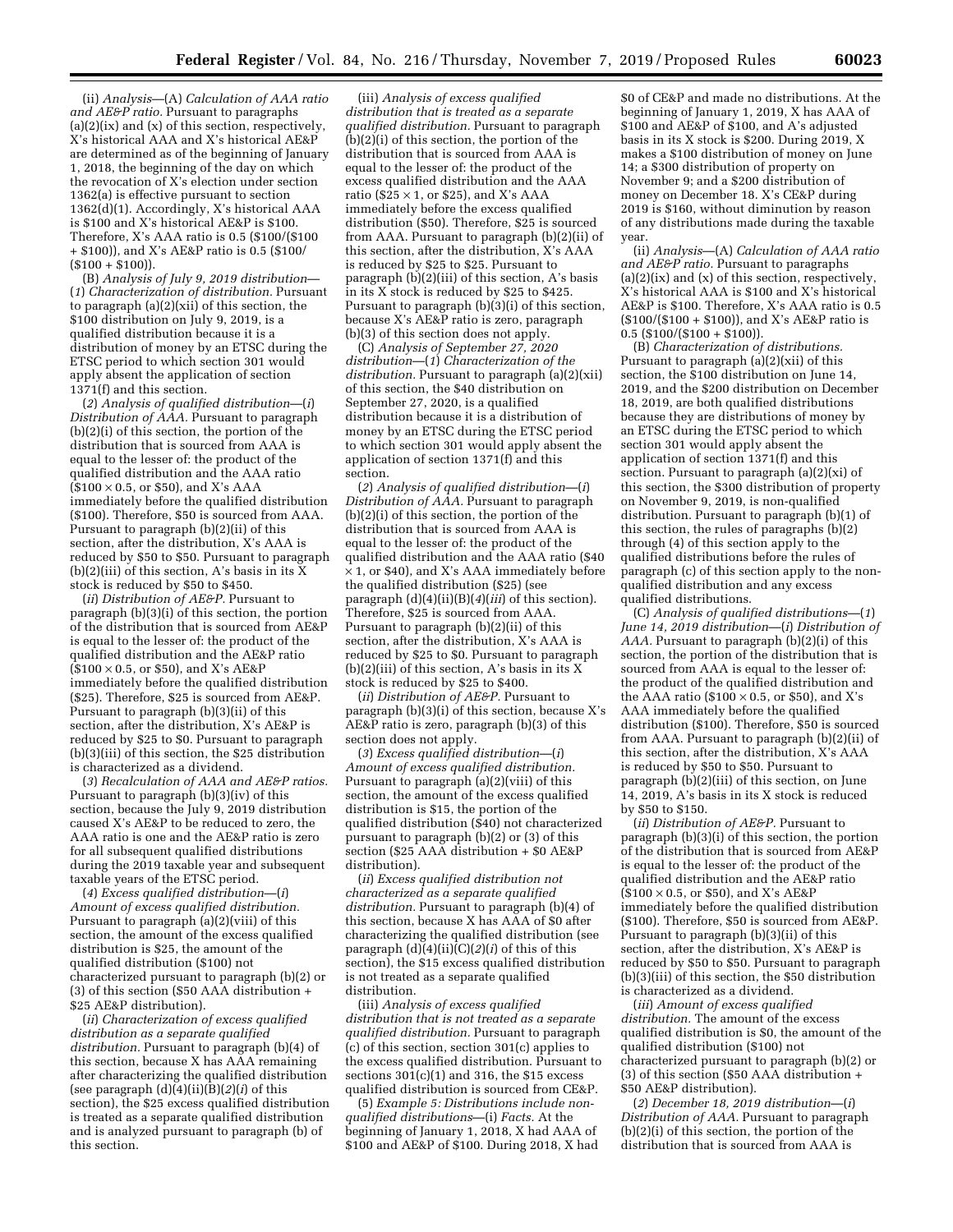equal to the lesser of: the product of the qualified distribution and the AAA ratio  $(\$200 \times 0.5$ , or \$100), and X's AAA immediately before the qualified distribution (\$50). Therefore, \$50 is sourced from AAA. Pursuant to paragraph (b)(2)(ii) of this section, after the distribution, X's AAA is reduced by \$50 to \$0. Pursuant to paragraph (b)(2)(iii) of this section, A must determine its basis as of December 18, 2019, in order to determine the consequences of receiving the \$50 AAA distribution. Because the nonqualified distribution on November 9, 2019, which precedes the December 18, 2019 qualified distribution, could have the effect of reducing A's basis, any effect on A's basis from that non-qualified distribution must be analyzed prior to determining the effect of the December 18, 2019 distribution of AAA on A's basis. See paragraphs (d)(5)(ii)(D)(*3*) and (*4*) of this section. Pursuant to paragraph (a)(2)(vii) of this section, X's ETSC period ends because X's AAA balance is zero following the December 18, 2019 distribution.

(*ii*) *Distribution of AE&P.* Pursuant to paragraph (b)(3)(i) of this section, the portion of the distribution that is sourced from AE&P is equal to the lesser of: the product of the qualified distribution and the AE&P ratio (\$200 × 0.5, or \$100), and X's AE&P immediately before the qualified distribution (\$50). Therefore, \$50 is sourced from AE&P. Pursuant to paragraph (b)(3)(ii) of this section, after the distribution, X's AE&P is reduced by \$50 to \$0. Pursuant to paragraph (b)(3)(iii) of this section, the \$50 distribution is characterized as a dividend.

(*iii*) *Amount of excess qualified distribution.* The amount of the excess qualified distribution is \$100, the amount of the qualified distribution (\$200) not characterized pursuant to paragraph (b)(2) or (3) of this section (\$50 AAA distribution + \$50 AE&P distribution).

(D) *Analysis of non-qualified and excess qualified distributions*—(*1*) *In general.* The \$300 non-qualified distribution on November 9, 2019, and the \$100 excess qualified distribution on December 18, 2019, are treated in the manner provided in section 301(c).

(*2*) *Allocation of CE&P.* Pursuant to section 316 and § 1.316–2, X's CE&P is allocated proportionately among the excess qualified and the non-qualified distributions. Therefore, the portion of X's CE&P that is allocated to the November 9, 2019 distribution and the December 18, 2019 distribution is \$120 (\$160 X's CE&P x (\$300 distribution/\$400 total excess qualified and non-qualified distributions during 2019) and \$40 (\$160 X's CE&P x (\$100 distribution/ \$400 total excess qualified and non-qualified distributions during 2019), respectively.

(*3*) *November 9, 2019 distribution.*  Pursuant to paragraph (d)(5)(ii)(D)(*2*) of this section, \$120 of the \$300 distribution is characterized as a distribution of CE&P. Pursuant to paragraph (d)(5)(ii)(C)(*2*)(*ii*) of this section, the amount of X's AE&P available to allocate the November 9, 2019 distribution is \$0. Therefore the remaining \$180 is characterized pursuant to section 301(c)(2) and (3). Pursuant to paragraph  $(d)(5)(ii)(C)(1)(i)$  of this section, A's basis in

its X stock prior to the November 9, 2019 distribution is \$150. Therefore, \$150 is applied against basis pursuant to section  $301(c)(2)$  (reducing A's basis to \$0) and \$30 is treated as gain from the sale or exchange of property pursuant to section 301(c)(3).

(*4*) *December 18, 2019 distribution*—(*i*) *Consequences of AAA distribution.* As of December 18, 2019, A's basis in its X stock is \$0. See paragraph (d)(5)(ii)(D)(*3*) of this *section.* Pursuant to paragraph  $(d)(5)(ii)(C)(2)(i)$  of this section, \$50 of the distribution is characterized as a distribution of AAA. Because the amount of the distribution of AAA (\$50) exceeds A's basis in its X stock (\$0), pursuant to paragraph (b)(2)(iii) of this section, on December 18, 2019, \$50 is treated as gain from the sale or exchange of property.

(*ii*) *Characterization of excess qualified distribution.* Pursuant to paragraph (d)(5)(ii)(C)(*2*)(*iii*) of this section, \$100 of the December 18, 2019 distribution is an excess qualified distribution. Paragraph (b)(4) of this section does not apply to the excess qualified distribution because X's AAA balance is zero after the application of paragraph (b)(2)(ii) of this section (see paragraph (d)(5)(ii)(C)(*2*)(*i*) of this section). Pursuant to paragraph (c) of this section, section 301(c) applies to the excess qualified distribution. Pursuant to paragraph (d)(5)(ii)(D)(*2*) of this section, \$40 of the \$100 excess qualified distribution is characterized as a distribution of CE&P. Pursuant to paragraph (d)(5)(ii)(D)(*3*) of this section, X's AE&P as the time of the December 18, 2019 distribution is \$0. Therefore the remaining \$60 is characterized pursuant to section  $301(c)(2)$  and  $(3)$ . Pursuant to paragraph (d)(5)(ii)(D)(*4*)(*i*) of this section, A's basis in its X stock prior to characterization of the excess qualified distribution is \$0. Therefore, \$60 is treated as gain from the sale or exchange of property pursuant to section 301(c)(3).

(e) *Applicability date.* This section generally applies to taxable years beginning after [DATE OF PUBLICATION OF THE FINAL RULES IN THE **Federal Register**]. However, corporations may choose to apply the rules in §§ 1.316–2, 1.481–5, 1.1371–1, 1.1371–2, and 1.1377–2 in their entirety, to the extent applicable, to taxable years that began on or before [DATE OF PUBLICATION OF THE FINAL RULES IN THE **Federal Register**] and with respect to which the period described in section 6511(a) has not expired. If the corporation makes the choice described in the previous sentence, all shareholders of the corporation must report consistently.

#### **§ 1.1371–2 Impact of Audit PTTP on ETSC Period.**

(a) *Definitions.* For purposes of this section, the definitions used in § 1.1371–1(a)(2) are applicable. Additionally, the following definitions apply for purposes of this section—

(1) *Audit PTTP.* The term *audit PTTP*  means a post-termination transition

period described in section 1377(b)(1)(B).

(2) *Initial PTTP.* The term *initial PTTP* means a post-termination transition period described in section  $1377(b)(1)(A)$ .

(3) *Intervening audit PTTP.* The term *intervening audit PTTP* means an audit PTTP arising during the ETSC period.

(b) *In general.* If an intervening audit PTTP arises, the ETSC period shall immediately stop. Immediately following the end of the intervening audit PTTP, the ETSC period will resume if the ETSC's AAA balance is greater than zero. Otherwise, any subsequent distributions by the ETSC are treated in the manner provided in section 301(c).

(c) *Examples.* The following examples illustrate the rules of this section. For purposes of the examples in this paragraph (c), X is a calendar year S corporation. A, an individual, purchased all of the outstanding shares of X in a single transaction at the same price per share prior to December 22, 2017, and was the sole shareholder of X at all times. Pursuant to section 1362(d)(1) and §§ 1.1362–2 and 1.1362– 6, X made a valid revocation of its S election on March 15, 2019, that became effective on January 1, 2019. No amount distributed by X is an extraordinary dividend within the meaning of section 1059.

(1) *Example 1: No ETSC period following initial PTTP*—(i) *Facts*. At the beginning of January 1, 2019, X had AAA of \$49,000 and AE&P of \$2,000, and A's adjusted basis in its shares of X stock was \$50,000. During 2019, the only distribution that X made was a \$49,000 distribution of money to A on March 13, 2019. X's CE&P during 2019 was \$0, without regard to any diminution by reason of any distributions made during the taxable year.

(ii) *Analysis*—(A) *Distribution during initial PTTP.* Pursuant to sections 1371(e) and  $1377(b)(1)(A)$ , the \$49,000 distribution of money on March 13, 2019, is characterized as a distribution of AAA because it was made during the initial PTTP.

(B) *Effect on corporation.* Pursuant to  $\S 1.1368 - 2(a)(3)(iii)$ , X's AAA is reduced by \$49,000 to \$0. Following the initial PTTP, even if X satisfies the requirements of section 481(d)(2) and § 1.481–5(b) to be an ETSC, X does not have an ETSC period because its AAA balance is zero at the end of its initial PTTP. Therefore, section 1371(f) and § 1.1371–1 will not apply to any subsequent distributions by X.

(C) *Effect on shareholder.* Pursuant to section 1371(e)(1), A reduces its basis in its X stock by \$49,000 to \$1,000.

(2) *Example 2: Intervening audit PTTP*—(i) *Facts.* The facts are the same as the facts in paragraph (c)(1) of this section. On May 20, 2020, which is after X's initial PTTP, the IRS begins an audit of X's 2018 return. During the audit it is agreed that X overstated its